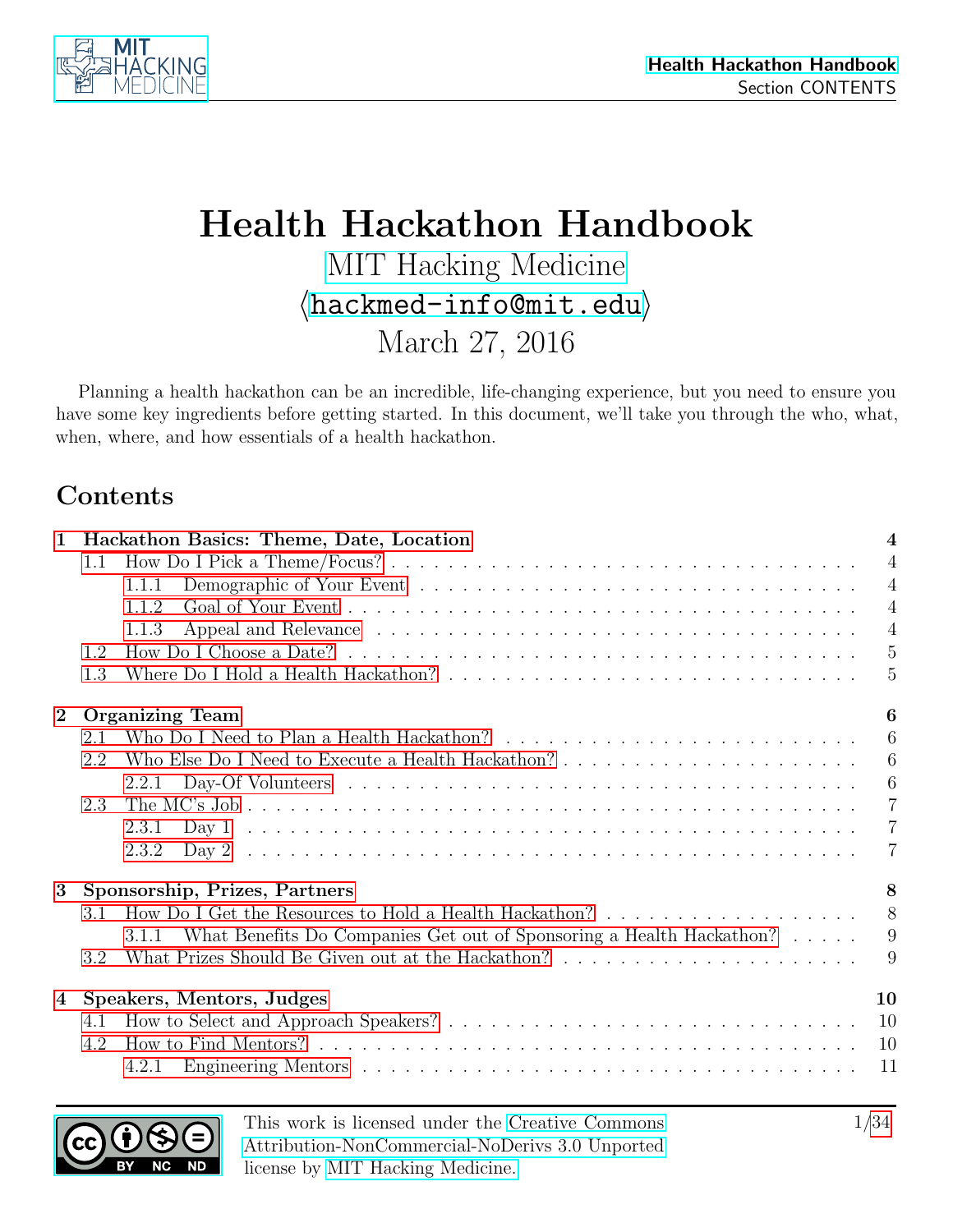

|                | 4.3                                    | 4.2.2<br>4.2.3                                                                                                                                                                                                                                                                                                                                                                                                                  | 11<br>11<br>11                                                                   |
|----------------|----------------------------------------|---------------------------------------------------------------------------------------------------------------------------------------------------------------------------------------------------------------------------------------------------------------------------------------------------------------------------------------------------------------------------------------------------------------------------------|----------------------------------------------------------------------------------|
| $\mathbf{5}$   | 5.1<br>5.2<br>5.3<br>5.4<br>5.5        | Marketing<br>What Type of Participants Do I Need at My Event?<br>Common Points to Emphasize to Participants When Marketing Your Health Hackathon 13<br>5.3.1<br>5.3.2<br>5.3.3<br>5.3.4<br>Reaching Out to Business People and Entrepreneurs<br>5.3.5<br>How to Review/Select Applicants? $\ldots \ldots \ldots \ldots \ldots \ldots \ldots \ldots \ldots \ldots \ldots$                                                        | 12<br>12<br>12<br>12<br>13<br>13<br>14<br>16<br>16<br>17                         |
| 6              | 6.1<br>6.2<br>6.3<br>6.4<br>6.5        | Logistics<br>6.1.1<br>Venue<br>a constitution de la constitution de la constitution de la constitution de la constitution de la constitution<br>Equipment, Supplies, and Set-Up $\ldots \ldots \ldots \ldots \ldots \ldots \ldots \ldots \ldots \ldots$<br>6.1.2<br>6.1.3<br>6.1.4<br>Venue<br>Equipment, Supplies, and Set-Up $\ldots \ldots \ldots \ldots \ldots \ldots \ldots \ldots \ldots \ldots \ldots$<br>6.4.1<br>6.5.1 | 18<br>18<br>18<br>18<br>19<br>19<br>19<br>20<br>20<br>20<br>20<br>21             |
| $7\phantom{.}$ | 7.1<br>7.3<br>7.4<br>7.5<br>7.6<br>7.7 | Day One<br>7.2.1<br>7.2.2<br>7.3.1<br>What to do at the registration table $\ldots \ldots \ldots \ldots \ldots \ldots \ldots \ldots \ldots$<br>7.3.2<br>Welcome!<br>7.4.1<br>7.6.1                                                                                                                                                                                                                                              | 21<br>21<br>22<br>22<br>22<br>22<br>23<br>23<br>23<br>23<br>24<br>24<br>24<br>24 |

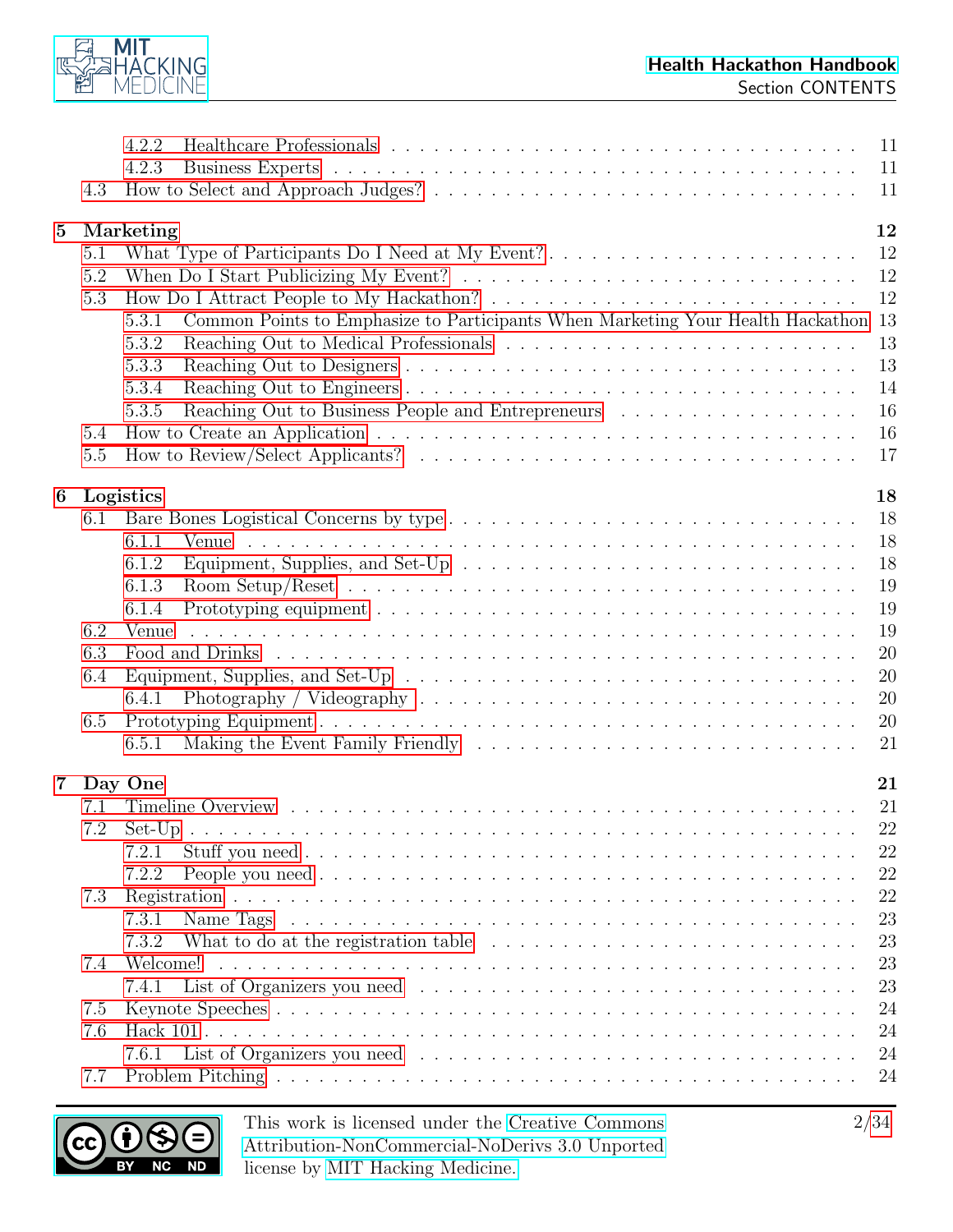

|   |      | 7.7.1          | 24                                                                                                                    |  |
|---|------|----------------|-----------------------------------------------------------------------------------------------------------------------|--|
|   |      | 7.7.2<br>7.7.3 | 25<br>25                                                                                                              |  |
|   |      | 7.7.4          | 25                                                                                                                    |  |
|   |      | 7.7.5          | 25                                                                                                                    |  |
|   |      |                |                                                                                                                       |  |
|   |      | 7.7.6          | 25                                                                                                                    |  |
|   |      | 7.7.7          | 26                                                                                                                    |  |
|   |      | 7.7.8          | 26<br>Role of the MC During Problem Pitching                                                                          |  |
|   |      | 7.7.9          | Alternative set-up if your Participants don't have much Exposure to the Healthcare                                    |  |
|   |      |                | 26                                                                                                                    |  |
|   |      |                | 26                                                                                                                    |  |
|   | 7.8  |                | 27                                                                                                                    |  |
|   |      | 7.8.1          | 27                                                                                                                    |  |
|   |      | 7.8.2          | 27                                                                                                                    |  |
|   |      | 7.8.3          | 27                                                                                                                    |  |
|   | 7.9  |                | 27                                                                                                                    |  |
|   |      |                | 28                                                                                                                    |  |
|   |      |                | 28                                                                                                                    |  |
|   |      |                | 28                                                                                                                    |  |
|   |      |                | 29                                                                                                                    |  |
|   |      |                | 29                                                                                                                    |  |
|   |      |                | 30                                                                                                                    |  |
|   |      |                |                                                                                                                       |  |
| 8 |      | Day Two        | 30                                                                                                                    |  |
|   | 8.1  |                | 30                                                                                                                    |  |
|   | 8.2  |                | 31                                                                                                                    |  |
|   | 8.3  | Mentorship     | and the company of the company of the company of the company of the company of the company of the company of th<br>31 |  |
|   | 8.4  |                | 31                                                                                                                    |  |
|   | 8.5  |                | 31                                                                                                                    |  |
|   | 8.6  |                | 32                                                                                                                    |  |
|   | 8.7  |                | 33                                                                                                                    |  |
|   | 8.8  |                | 33<br>What To Do While Judges Are Deliberating $\ldots \ldots \ldots \ldots \ldots \ldots \ldots \ldots \ldots$       |  |
|   | 8.9  |                | 34                                                                                                                    |  |
|   | 8.10 |                | 34                                                                                                                    |  |
|   |      |                |                                                                                                                       |  |

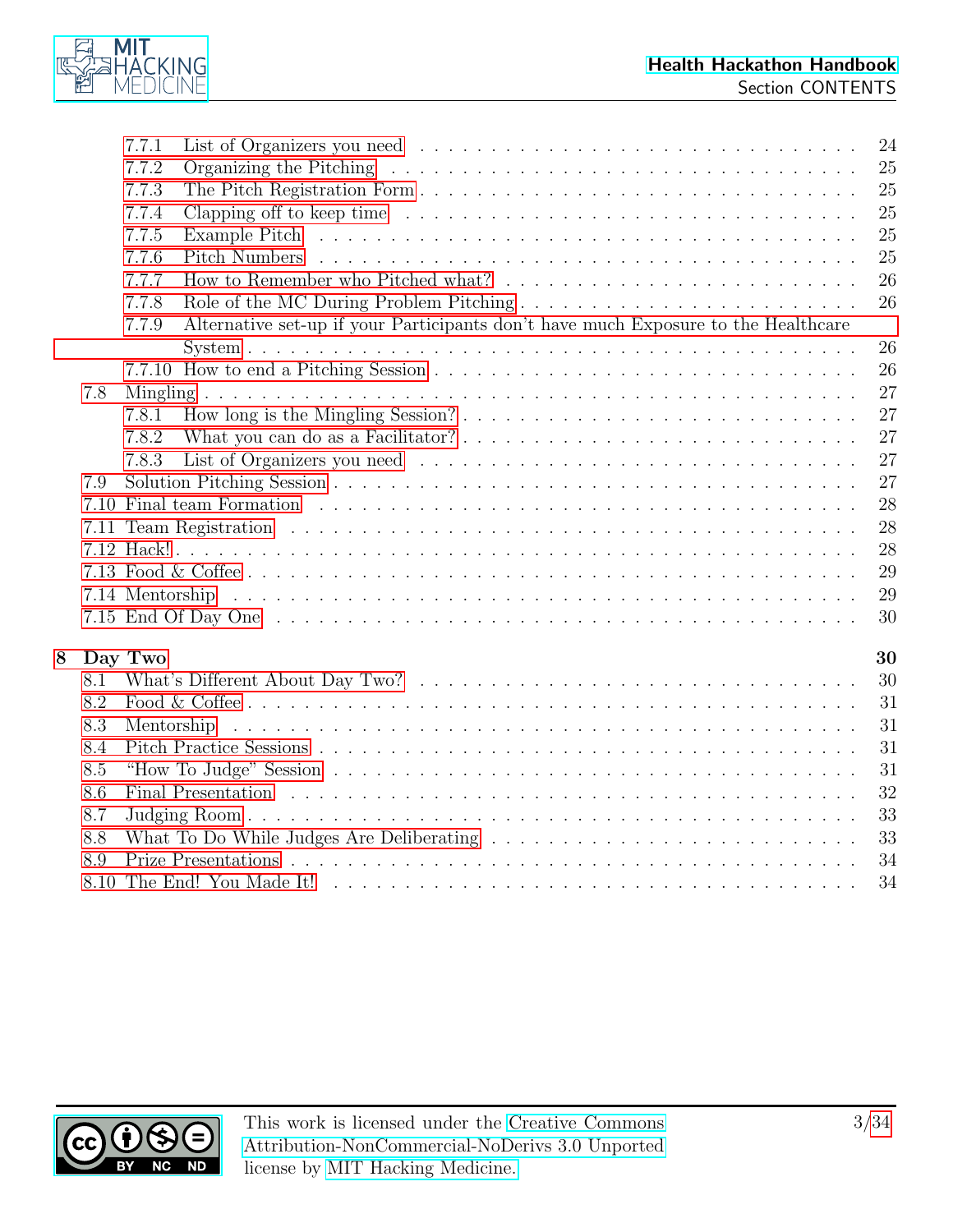

## <span id="page-3-0"></span>1 Hackathon Basics: Theme, Date, Location

### <span id="page-3-1"></span>1.1 How Do I Pick a Theme/Focus?

When picking a theme for your hackathon, you should consider:

- The demographic of hackers you would like to attend
- The scope and goal of your event
- Appeal and relevance

#### <span id="page-3-2"></span>1.1.1 Demographic of Your Event

The theme can attract or repel certain types of attendees. For example, a "Mental Health Code-athon" won't attract many mechanical engineers, as the name emphasizes software hacks. Similarly, many participants won't know if they'd be useful at a "Digital Imaging" hackathon if they don't have prior experience in that field. And many valuable hackers would rule themselves out of a "Mobile Phone" hackathon if they haven't made a mobile app. In contrast, a "Global Health" or "Pediatrics" hackathon might be more generally attractive, as the topics are broad enough to inspire diverse hacks and don't need extensive background experience in a specific field.

#### <span id="page-3-3"></span>1.1.2 Goal of Your Event

What would you like to get out of your hackathon? Two common but different goals are to:

- Inspire innovation and impact a certain field
- Introduce or spread the concept of healthcare hackathons and inspire future hacking. If the goal of your event is closer to  $#1$ , then your theme should be very relevant to the field you wish to impact and likely have a narrower scope — examples of such themes include "pediatrics," "rural healthcare," "Ebola," "maternal health," or "digital health."

If the goal of your event is closer to  $#2$ , then broader themes or even not setting a theme may work for your event — examples of such hackathons include the "Undergrad hackathon" or the "MGH/MIT hackathon," where the goal was to introduce the concept of a healthcare hackathon and inspire healthcare hacking, rather than innovate in a certain field.Constraining the theme can improve the quality of the hacks. For example, by directing their thinking towards "hacking pediatrics," hackers might create a solution to a specific problem, like, "how non-verbal kids can signal their pain levels to clinicians."

#### <span id="page-3-4"></span>1.1.3 Appeal and Relevance

Is your theme relevant to current healthcare issues, and will the theme appeal to hackers? Many themes are becoming increasingly frequent as their topics become more popular in current healthcare innovation for example, wearables and telehealth. Some topics may seem more interesting and exciting to hack than others; "hacking global health" may attract more interest than "hacking colonoscopies."

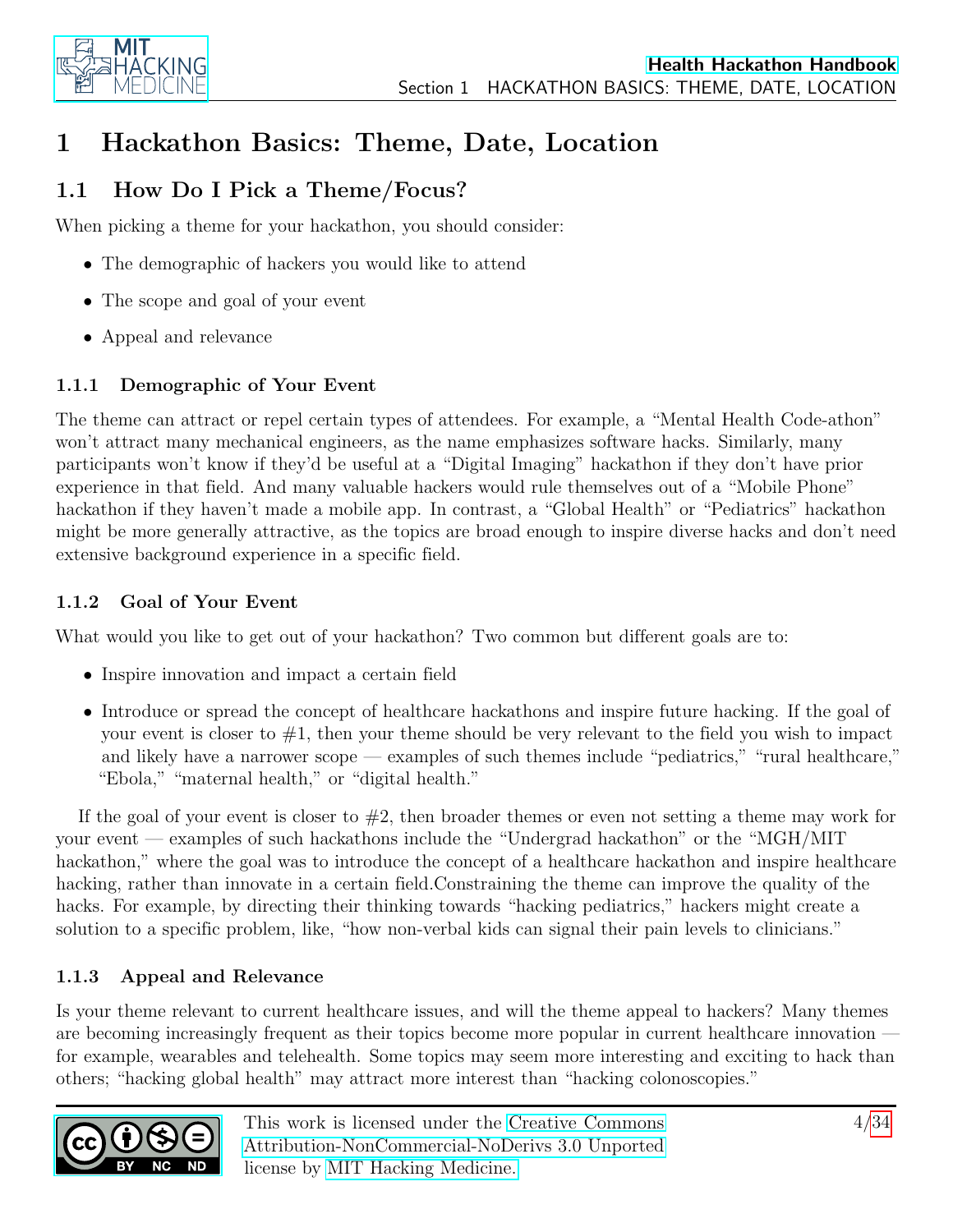

### <span id="page-4-0"></span>1.2 How Do I Choose a Date?

In choosing a date, consider your target demographic for participants. Most people will not be able to take off time off from work to participate in the hackathon except in special circumstances — for example, if the hackathon is taking place at an annual conference to which hospitals specifically send clinicians. As a result, most hackathons take place over a full Saturday and partial or full Sunday, with an optional evening social or workshop event on Friday.

Choose a date far enough in advance away that you have plenty of enough time to plan the hackathon; 6+ months away is optimal, 3 months is usually minimal. Try not to overlap with major holidays or other days when participants will likely already have plans (for example, from experience: D don't plan a hackathon in Boston on the same day as the Harvard-Yale game, if you're hoping expecting to have Harvard or Yale students in attendance).

Tip: Your date will likely also be restricted by your venue — make sure your venue is available on the day of the hackathon, and reserve the space very far in advance!

### <span id="page-4-1"></span>1.3 Where Do I Hold a Health Hackathon?

One of the key factors to holding a successful health hackathon is reserving a space large enough to hold all of your participants. One large room is preferable to several small breakout rooms (though having both a large space AND smaller breakout rooms is ideal). Try not to pick a venue that is too big for the number of people that you will host as this dilutes the energy at the event. You will need to have everyone together for kick-off pitches and final presentations — an auditorium is good for final presentations but not for the kick-off due to the fact that kick-off involves going back and forth between free-form mingling (i.e. walking around) and listening to pitches.

Other considerations are:

- having a location that is easily accessible to participants (i.e. via public transportation or by offering access to easy parking).
- the lighting of space is well suited for projections
- acoustics of space are well suited for speaking/microphones

It's great when an A/V system (projector, screen, speakers, microphones, etc.) is built into your room, but this equipment can easily be rented separately and put up for the event. Make sure your Logistics Lead tests all of this out before the event; two big things that make any event a bad experience for participants are (i) not being able to hear what's being said or (ii) not being able to see what's being projected. Tip: it is nice to have any adaptors for projection (think: Mac adaptor!) for the weekend, too.

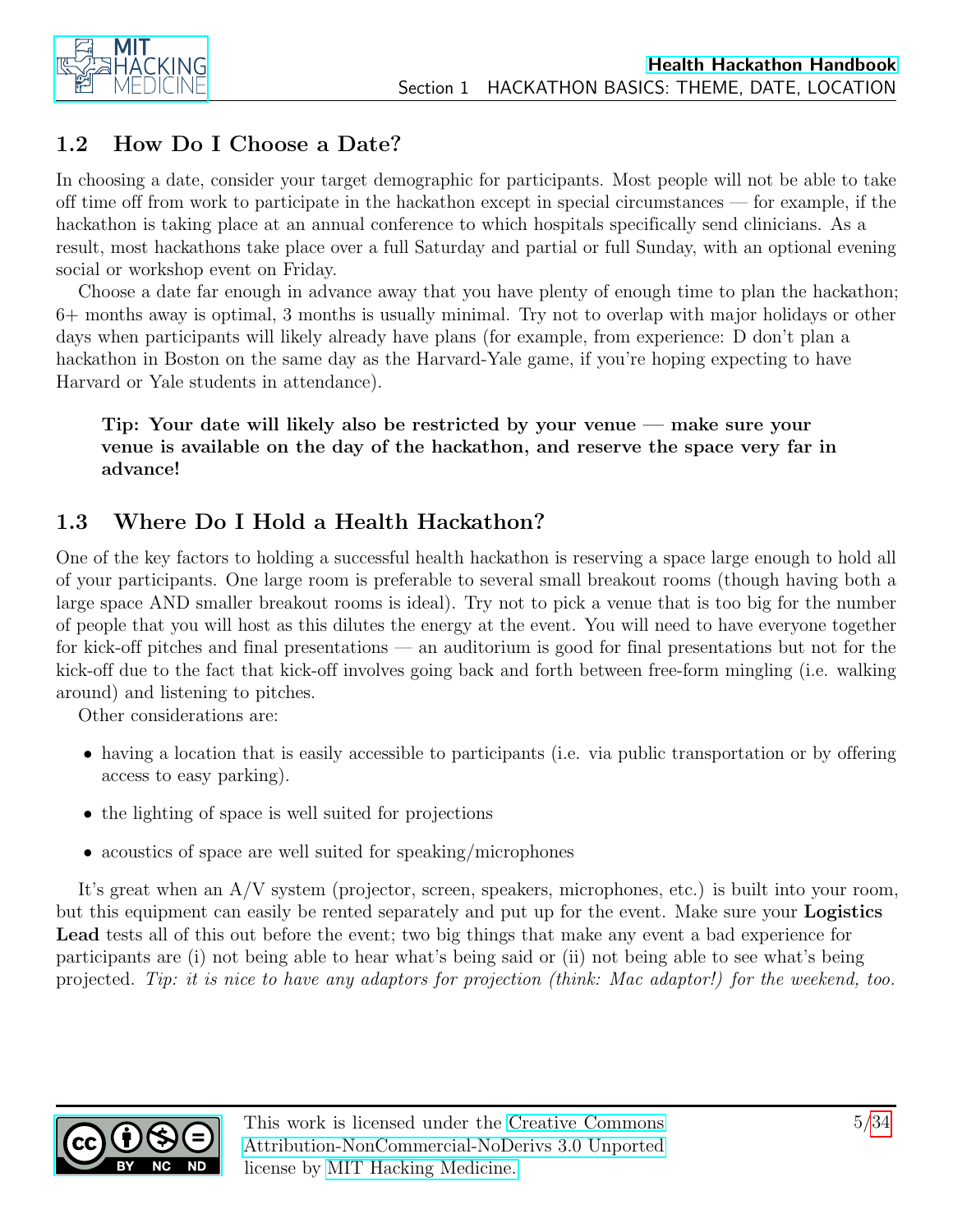

## <span id="page-5-0"></span>2 Organizing Team

### <span id="page-5-1"></span>2.1 Who Do I Need to Plan a Health Hackathon?

The first and most important ingredient in your health hackathon planning is your organizing team. These are the folks who will be helping bring this event from an idea to reality. A health hackathon is not a one-person job. The exact number of people needed on the organizing team depends on the organizers levels of expertise. Generally, the more experienced a health hackathon organizer, the more they can do by themselves, and so the smaller the team needed. Teams that are organizing a health hackathon for the first time will want 5 (4-6) people on the core organizing team with several other hands on deck for the actual event itself. That being said, bigger teams are harder to keep organized and on the same page.

Here is a general rule of thumb for the size of the organizing team:

- 1-2 people are the lead organizers (i.e. responsible for oversight of everything coming together; interfacing with sponsors & obtaining funding; drafting schedules, recruiting day-of volunteers and making sure they know what to do/where to be/etc.)
- 1 person on marketing (spreading the word about the hackathon, promoting the event, reviewing applications, answering questions about the event, etc.). \*The week leading up to the event this person should expect to be on email most of the time
- 1 person on logistics (reserving space, food, coffee, tables/chairs, sound equipment, A/V equipment, prototyping supplies, etc.)
- 1 person (maybe 2 people) on speakers/mentors/judges (reaching out to mentors & scheduling them to attend your event evenly spread out throughout the hacking weekend; obtaining speakers for the event if any; obtaining judges for the event; coordinating all of these people during the event & making sure all these guests feel welcome & know what to do)

### <span id="page-5-2"></span>2.2 Who Else Do I Need to Execute a Health Hackathon?

In addition to the core organizing team, you need:

#### <span id="page-5-3"></span>2.2.1 Day-Of Volunteers

- Registration table (several people)
- MC (1-2 people who are present throughout the event. Must know the entire schedule very well. Ideally, they are on the main organizing team).
- 1 person: timing pitches
- 1-2 people: helping people submit their pitch on a laptop
- 1-2 people: interfacing with the food/drinks/etc. Greeting delivery people, paying, etc.

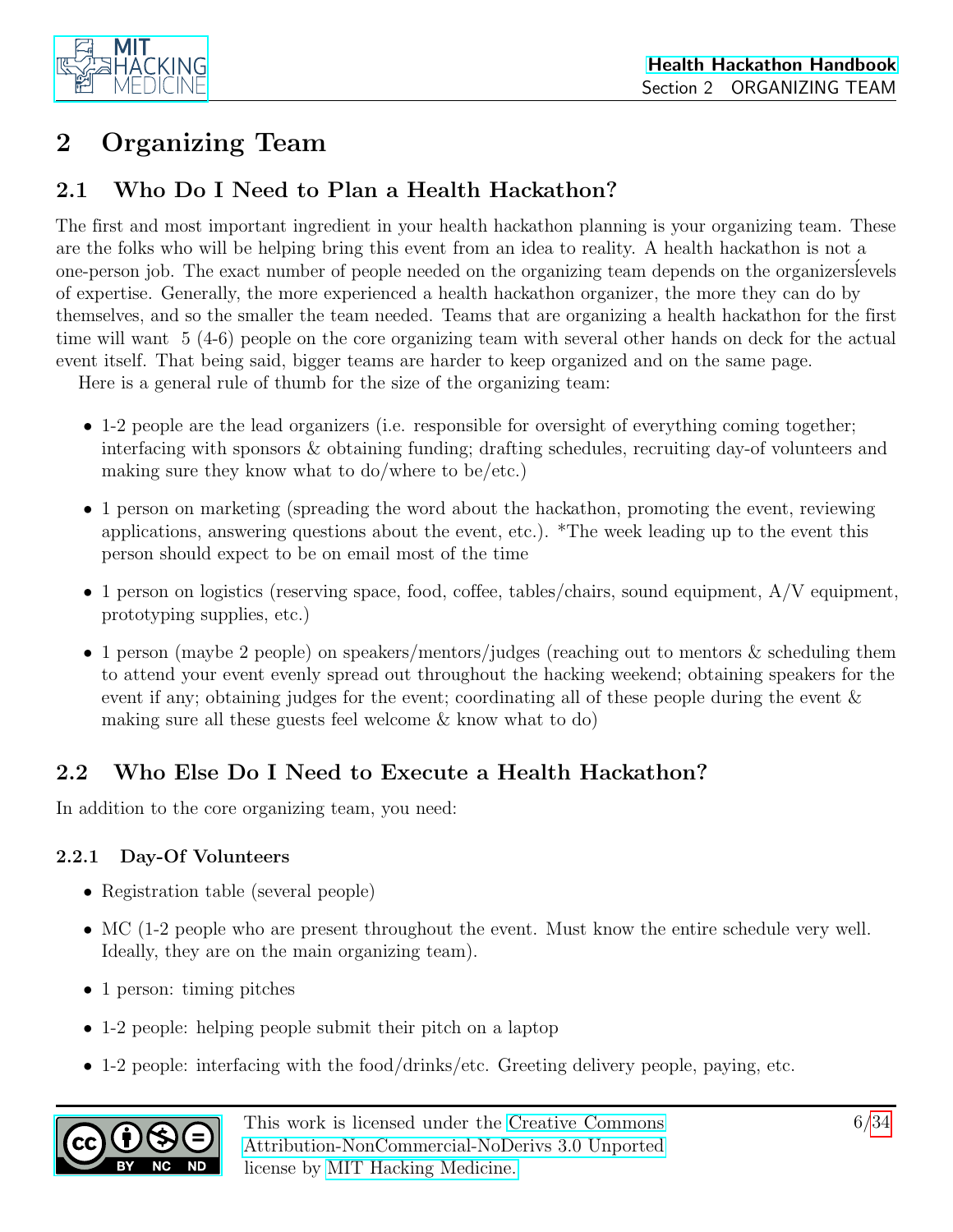

- (1 person: logistical lead for  $A/V$ , lights, etc.)
- FAQ table (1-2 people who are planted there throughout the event to answer questions and refer people to those that can help them).
- 1 person to welcome mentors. This person's job is to know which mentors are there (i.e. their areas of expertise) and connect teams to relevant mentors.
- 1 person to time final presentations
- 1 person for judging deliberation room

### <span id="page-6-0"></span>2.3 The MC's Job

The MC's job is to be the face of the event day-of to participants; MCs deliver the opening presentation and closing ceremony of the hackathon, facilitate speakers and pitches, and make sure the hackathon is running on schedule. MCs should know the hackathon schedule very well and be very comfortable with public speaking and working with people. Choose 1-2 MCs for the event who can either speak together or switch off throughout the day; ideally, the MCs would be on the organizing team of the hackathon so that they are extremely familiar with how the hackathon will proceed. An example schedule for MCs during a hackathon is listed below:

#### <span id="page-6-1"></span>2.3.1 Day 1

- 10:00 AM Gather participants into auditorium; welcome participants to event. Deliver hackathon 101 presentation.
- 10:15 AM Introduce speakers. Facilitate changing between speakers/putting up speaker presentations.
- 11:00 AM Review how to pitch instructions for participants. Facilitate hackers coming on stage, giving their pitch, clapping them off, and directing them off stage.
- 12:00 PM Facilitate second round of pitches.
- 1:00 PM Disperse hackers to start team formation.
- 1:00 PM-8:00 PM Make occasional announcements about food/resources, check-in with teams and mentors.

#### <span id="page-6-2"></span>2.3.2 Day 2

- 10:00 AM: Welcome participants to day 2. Make announcement about final presentation submission deadline.
- 11:00 AM-1:00 PM: Setup/assign practice pitch times and facilitate practice pitching (rotate mentors who are judging practice pitches, keep track of time, lead teams in/out of the practice pitch room)

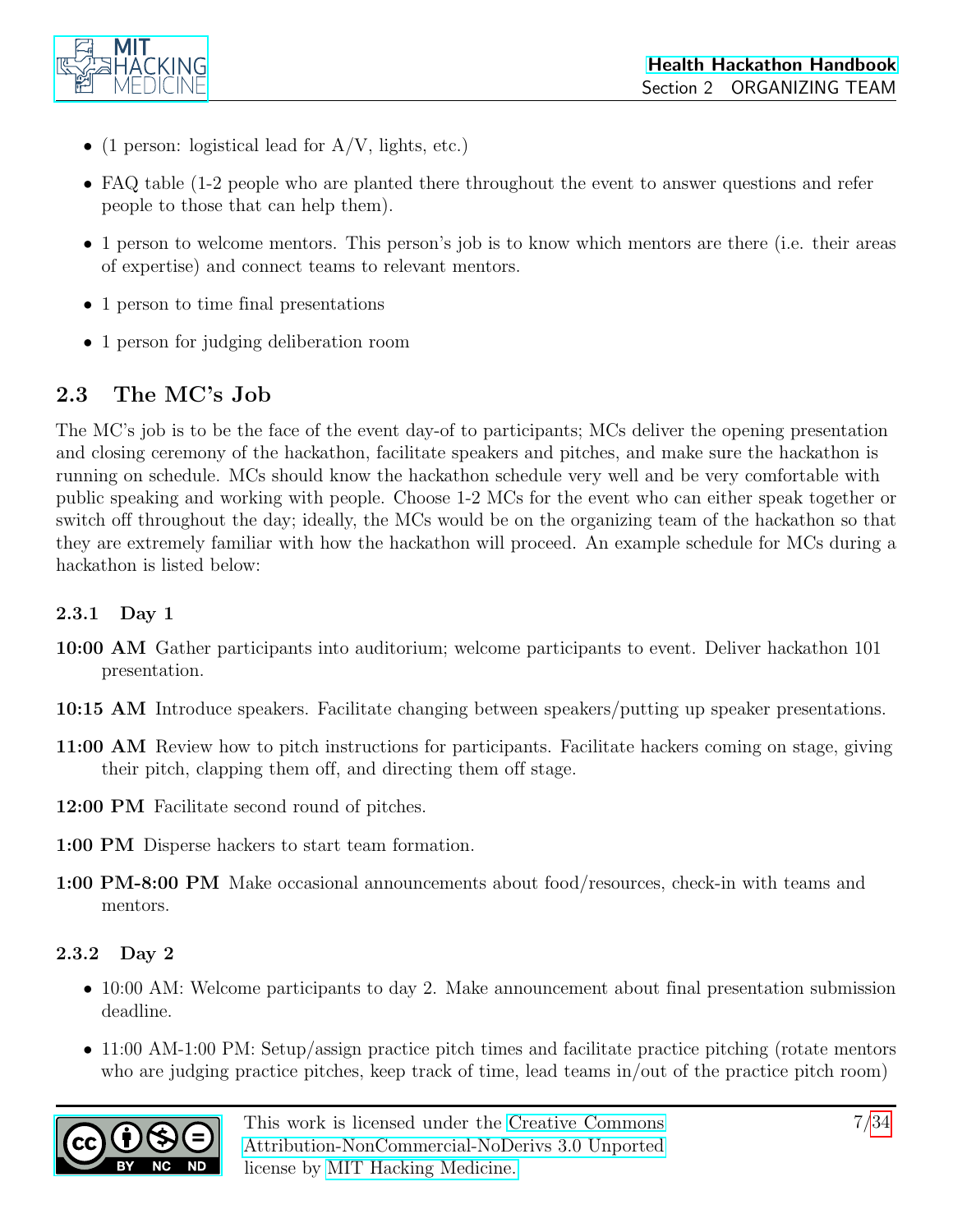

- 2:00 PM: Usher participants into final presentation room, begin final presentations. Announce which teams are up to present and which are next; change the projected presentation between teams; lead teams onto/off stage; keep time for presentations and clap off teams.
- 3:30 PM: Introduce/facilitate speaker (while judges are deliberating)
- 4:00 PM: Present closing ceremony and awards; congratulate winners and bring them onstage to take pictures. Bring the event to closure.

## <span id="page-7-0"></span>3 Sponsorship, Prizes, Partners

### <span id="page-7-1"></span>3.1 How Do I Get the Resources to Hold a Health Hackathon?

Costs for running a health hackathon vary based on number of participants and hackathon location. A health hackathon for 100 people can be run as cheaply as \$2,000-\$3,000 if you don't need to pay for space and can easily go up from there.

**Note:** You should generally budget extra money for unforeseen expenses that will undoubtedly come up.

In raising money for your event, it is best to find a sponsor for your event that has vested interest. One way is to reach out to companies that have an interest in the theme of your health hackathon. Companies pay large sums of money each year for marketing and recruitment. A health hackathon is a fantastic way for them to get their name out there to people who are in their field of interest and to recruit participants. Check out the health hackathon database to see what companies have sponsored health hackathons in the past and get ideas for who to reach out to:

<http://hackingmedicine.mit.edu/health-hackathon-database/>

**Tip:** Find out how much companies pay to have a booth in the career fair at your local university. Use that number to set the sponsorship amount for your health hackathon. At a health hackathon, companies will have even more access to students than at a career fair.

Remember, you do need some money to run your event, but you also need other things, and companies that may not want to give monetary sponsorship may be happy to provide those. For example, sometimes companies will donate space for your health hackathon. Other times companies will donate prototyping supplies, mentorship, a monetary prize, an experience/opportunity prize, food/drinks, etc. Be sure to explore these alternative types of sponsorship options with the companies you reach out to.

Another approach to finding a sponsor is to identify a hospital or healthcare institution in the area; often hospitals have space they can donate, and can also publicize the event within their network of healthcare professionals (to help increase clinician and caregiver participation). In addition, in special cases, we have been able to provide tours or a specific experience throughout certain areas in the hospital to give participants insight into the inner workings of healthcare, which many participants have never had access to before.

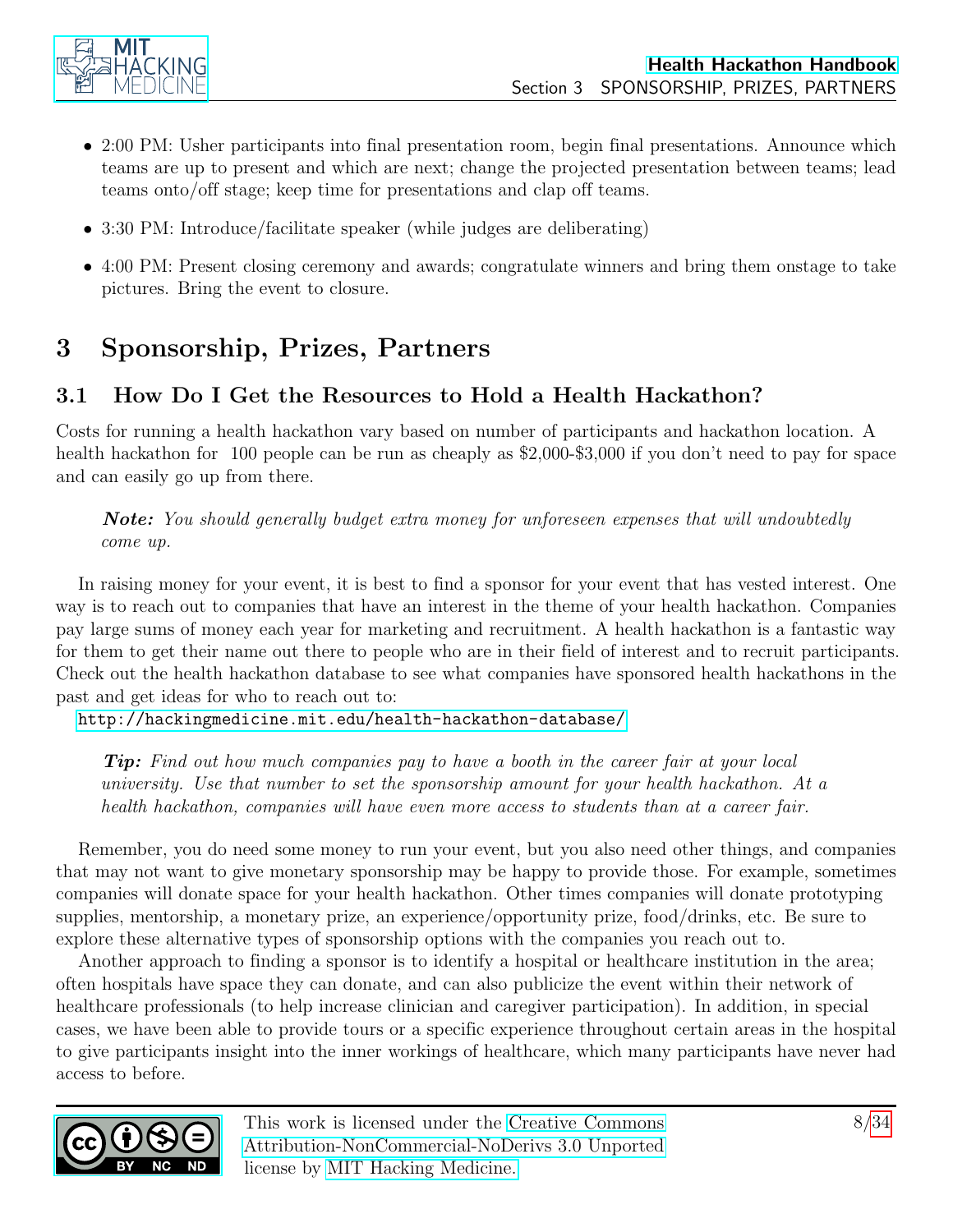

#### <span id="page-8-0"></span>3.1.1 What Benefits Do Companies Get out of Sponsoring a Health Hackathon?

- Recruit talented people to their company. Hackathons are substitutes for networking events/recruitment fairs and are better in the sense that they allow companies to see what participants can actually accomplish and how they work on teams. Some hackathon applications have a place for applicants to upload their resumes which are then passed on to sponsors.
- Learn a new model by which to go about innovation. One of our sponsoring companies held their own internal hackathon one month after sponsoring ours. They said that by sponsoring a health hackathon they learned a new model by which to stimulate innovation in their own company.
- Be inspired by new ideas and fresh perspectives to bring back to their business
- A new way to do marketing and get their brand out there to innovative, tech-savvy, healthcare-minded people in their area

Note: We tend to be wary of giving sponsors time to pitch their companies at the health hackathon. This tends to turn off participants. Companies are very welcome to talk at the hackathon about problems within healthcare or paint a picture of the technology landscape within their sector.

### <span id="page-8-1"></span>3.2 What Prizes Should Be Given out at the Hackathon?

The quantity and type of prizes you choose to award to participants are important to nail down at least 2 weeks before the hackathon. Typically, we at least have a 3rd, 2nd, and 1st place winner, and each are awarded monetary prizes in successively higher amounts. The exact amount of the prize is entirely dependent on your budget and how much you are able to fundraise. The pot for first place has varied anywhere from \$200 – \$2000 at our hackathons.

While the delivery of monetary prizes are a great way to end the hackathon and an added incentive to participate, we try not to keep the focus on the monetary incentives but rather the potential these teams have for succeeding even past the hackathon. Thus, we also try to scope out prizes that allow teams to take their project a step further: mentorship with key experts post-hackathon; the opportunity to apply or gain entrance into an accelerator; the opportunity to be highlighted at an upcoming entrepreneurship fair or conference.

We also have begun a prize at MIT HackMed that is awarded one month past the hackathon: all teams are invited to apply 2-3 weeks after the hackathon and the team that's had the most promising progress is awarded cash or other prizes. Before deciding to offer this type of prize, recognize that it requires more work post-hack–it won't be over yet! If you do decide to offer this opportunity, make sure to announce it during the prize presentations.

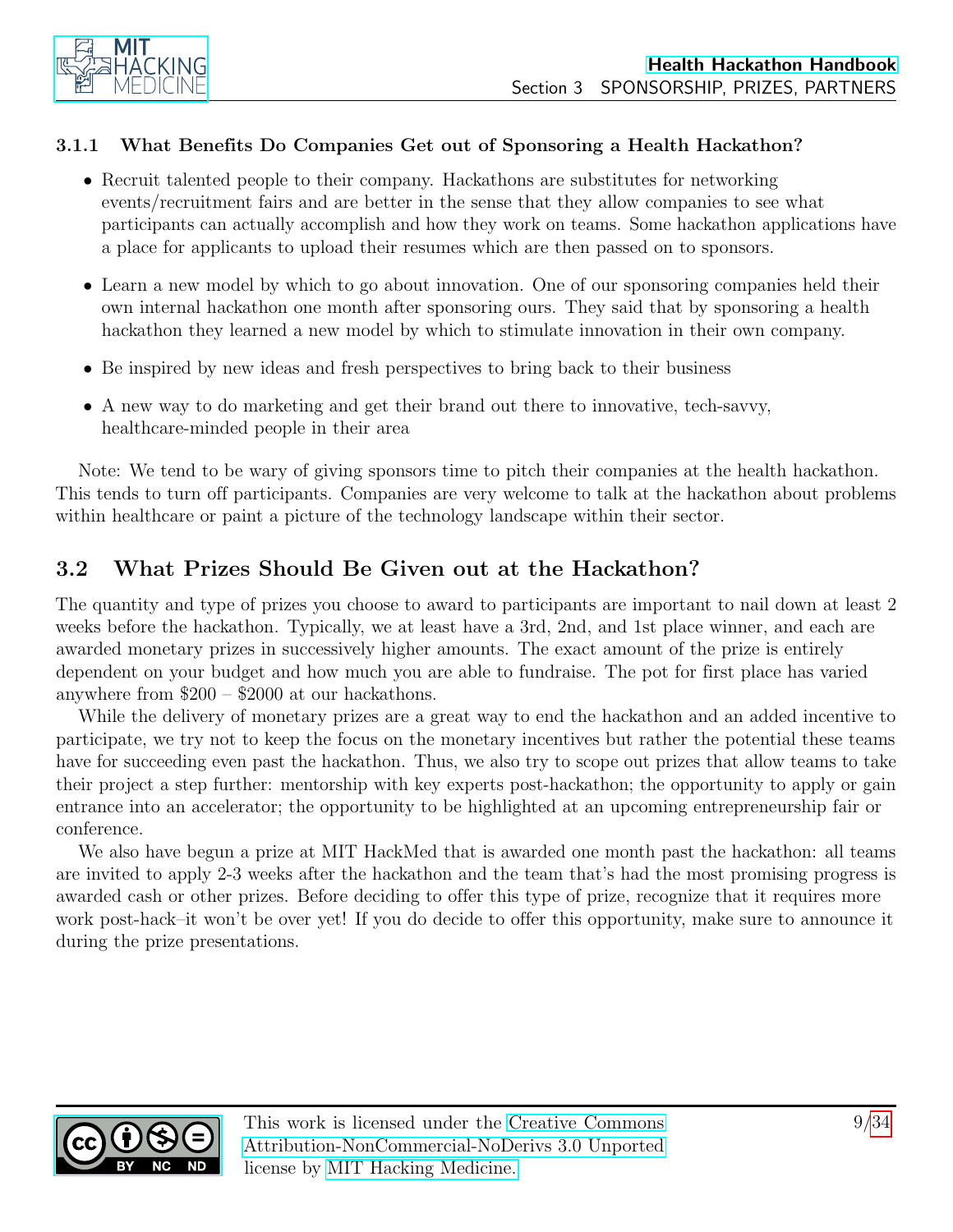

## <span id="page-9-0"></span>4 Speakers, Mentors, Judges

### <span id="page-9-1"></span>4.1 How to Select and Approach Speakers?

Speakers set the tone for the entire event which follows. The speakers you bring in to your event could come from a diverse variety of backgrounds, but in general, you'll want the people you choose to be familiar with some aspect of the health tech industry and optimistic about the role that health hackathons play in shaping it.

Speakers who have previously attended health hackathons tend to give talks which are more directly relevant to the experience that your participants will have during the event, but other speakers can provide bigger-picture insight about the future of healthcare; either can be appropriate for your event. Some ideas for choosing speakers include:

- Previous hackathon winners
- Previous hackathon participants who continued their projects after the events
- Physicians who have worked to grow ideas that have come out of health hackathons
- Founders or influential employees at health tech startups and larger companies

Once you've narrowed down a list of potential speakers, you'll need to be strategic in how you contact them. Particularly for big-name speakers, reach out to your network and ask to be introduced to the person in question. Be sure to explain what a health hackathon is if the potential speaker is not familiar with one. Once someone has agreed to be a speaker, feel free to follow up with them prior to the event to make sure that any slides or notes they have prepared are in line with your vision for the event.

### <span id="page-9-2"></span>4.2 How to Find Mentors?

Mentors are a critical resource for the success of a hackathon, and it is the job of the facilitators to make sure they are selected and deployed in the most optimal way. Mentors are experts that can:

- Help a team gain more insight on the problem or solution they are hacking.
- Provide a skillset the team does not have, such as coding.
- Shed light on aspects of the project the team may not have thought of.
- Help them pivot.
- Help them think through their hacking process.

A good mentor is engaging and helpful, avoids tearing down teams ideas in a destructive way, and instead directs conversations in a constructive way, building upon what has already been done by the group.

You'll need to look in many places to find different types of mentors — and you'll probably be looking for a healthy mix of engineers, healthcare professionals, and business experts, among others.

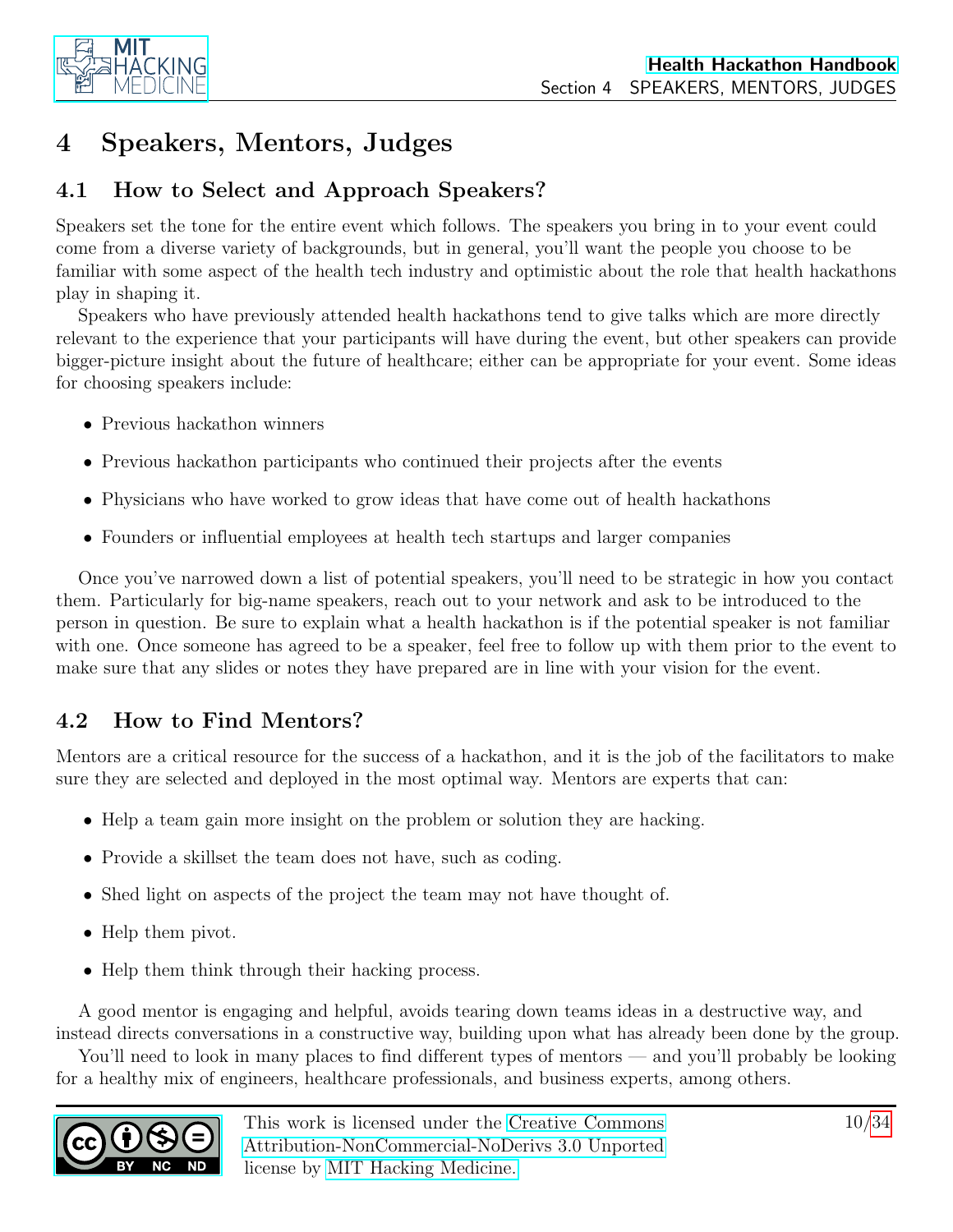

#### <span id="page-10-0"></span>4.2.1 Engineering Mentors

- Engineering companies sponsoring your event can send technical mentors to the event this is a benefit that can be included in sponsorship packages for the event.
- Participants in similar events often have expertise which makes them useful as mentors; for example, participants from software hackathons can be useful engineering mentors for healthcare hackathons.

#### <span id="page-10-1"></span>4.2.2 Healthcare Professionals

- Healthcare professionals provide much-needed clinical expertise to teams. This allows teams to verify that they are on the right track with their innovation: does it actually solve a clinical need, does it fit into a typical physician workflow, would it actually improve processes or quality of care? The right clinician mentor has depth of clinical experience in their field. Many hospitals have communities of physicians interested in medical technology innovations that you could contact to find mentors.
- Some medical technology start-ups employ a CMO, or Chief Medical Officer. CMOs are typically clinicians who have practiced medicine in the past. If any local start-ups or companies have similar positions, reach out to the CMOs and invite them to be mentors at your hackathon.

#### <span id="page-10-2"></span>4.2.3 Business Experts

- If you are affiliated with, or are located nearby a university, look into whether they have accelerator/incubator programs for start-ups. Alumni from these programs typically have exactly the right type of business insight needed for the early-stage teams found at hackathons.
- Source experts from entrepreneurship-focused meetups (for example, meetup.com)
- If you have any connections at a local business school, try to find folks in the community that have a lot of entrepreneurship/new venture experience in the field that is the focus of your hackathon.

You can also open up a general application or call for mentors to your network, but you'll likely need to screen those who apply to make sure that the mentors at your event are effective in helping participants.

### <span id="page-10-3"></span>4.3 How to Select and Approach Judges?

Typically, we have 3-5 judges for the final presentations. It is essential that they have diverse backgrounds, so that together they can assess and comment on all aspects of the hacks that are presented. As with mentors, we generally like to get:

- A healthcare worker.
- An engineer, programmer, and/or scientist.
- Someone with entrepreneurial experience in the healthcare space.

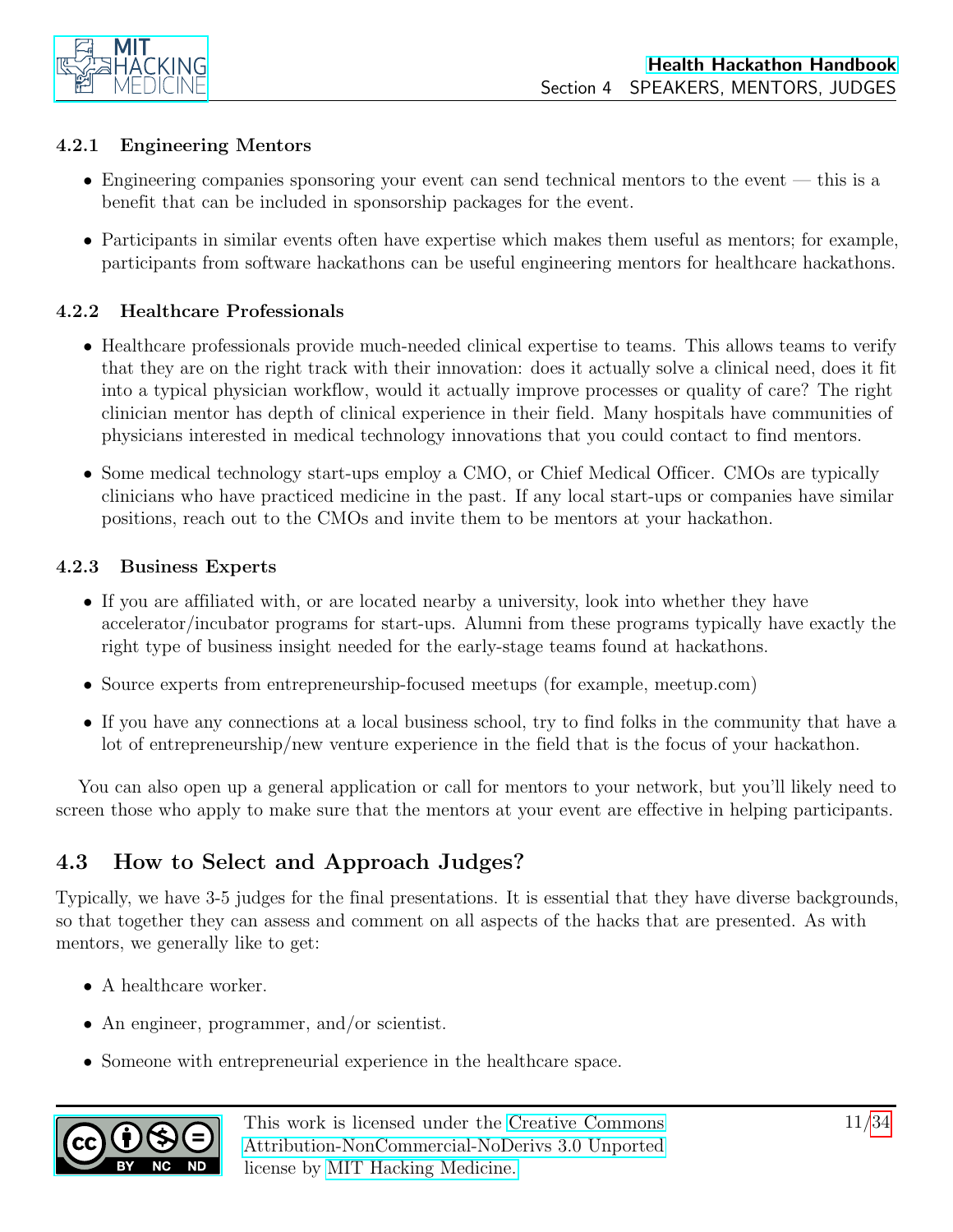

Focus on finding people who will be able to give specific and useful feedback, not just identify winners. This is a chance for teams to get valuable insights if they want to continue to work on their ideas after the hackathon.

In order to approach judges, you can do one of two things: start with a wishlist and try to find people using your network; or start from your network and see which influential people you can get connected with through it.

For the first method, you can draw from a similar list that you would make for your dream speakers, as well. In order to get in touch with them, try to find a common contact. Rack your brain for people you know that may even peripherally be able to get you in touch with these people. Don't hesitate to send emails to many possible leads to get to that person. Even if your dream candidate may not be free, sending all these emails may get you in contact with an alternatively impressive speaker or judge.

## <span id="page-11-0"></span>5 Marketing

### <span id="page-11-1"></span>5.1 What Type of Participants Do I Need at My Event?

Hackers are the core of the event and make hackathons successful. It is absolutely critical that you recruit hackers with diverse skill sets and experiences at your hackathon, both from the healthcare community and outside it. We usually recommend roughly 25% medical professionals, 25% engineers, 25% designers, 25% business people and entrepreneurs, with a healthy dose of others – scientists, patients, hobbyists, policy makers, caretakers, athletes, students. The great thing about healthcare is that everyone has experienced it, and everyone has a perspective to share.

If you're organizing a themed hackathon, then you want to think about having some of your hackers ( 30-50%) come in with relevant experiences. For example, if you want to hack the breastpump, then reach out to moms. Or, if you want to hack wearables, then reach out to engineers with the relevant programming experience.

### <span id="page-11-2"></span>5.2 When Do I Start Publicizing My Event?

Ideally, you should begin publicizing your event 6-8 weeks prior to the event. This gives participants ample time to plan, but is not so far in advance that they forget about the event or wait to sign up. It is advised to include an application form within your marketing efforts, and accept participants on a rolling basis.

You may choose to send a save the date email a few months before the event or give people a link to sign up so that they'll get an email when the application goes live.

If you're hoping to get participants traveling from different cities to your event, it may make sense to start accepting applications earlier than 8 weeks before the event so that they can make travel plans.

### <span id="page-11-3"></span>5.3 How Do I Attract People to My Hackathon?

Invite them to come! Engage the community through emails, posters, social media, and just plain old telling people about your vision for hacking healthcare. You might want to consider reaching out to hospitals, schools, businesses, meetup groups, start-up incubation spaces, or even networking events. In

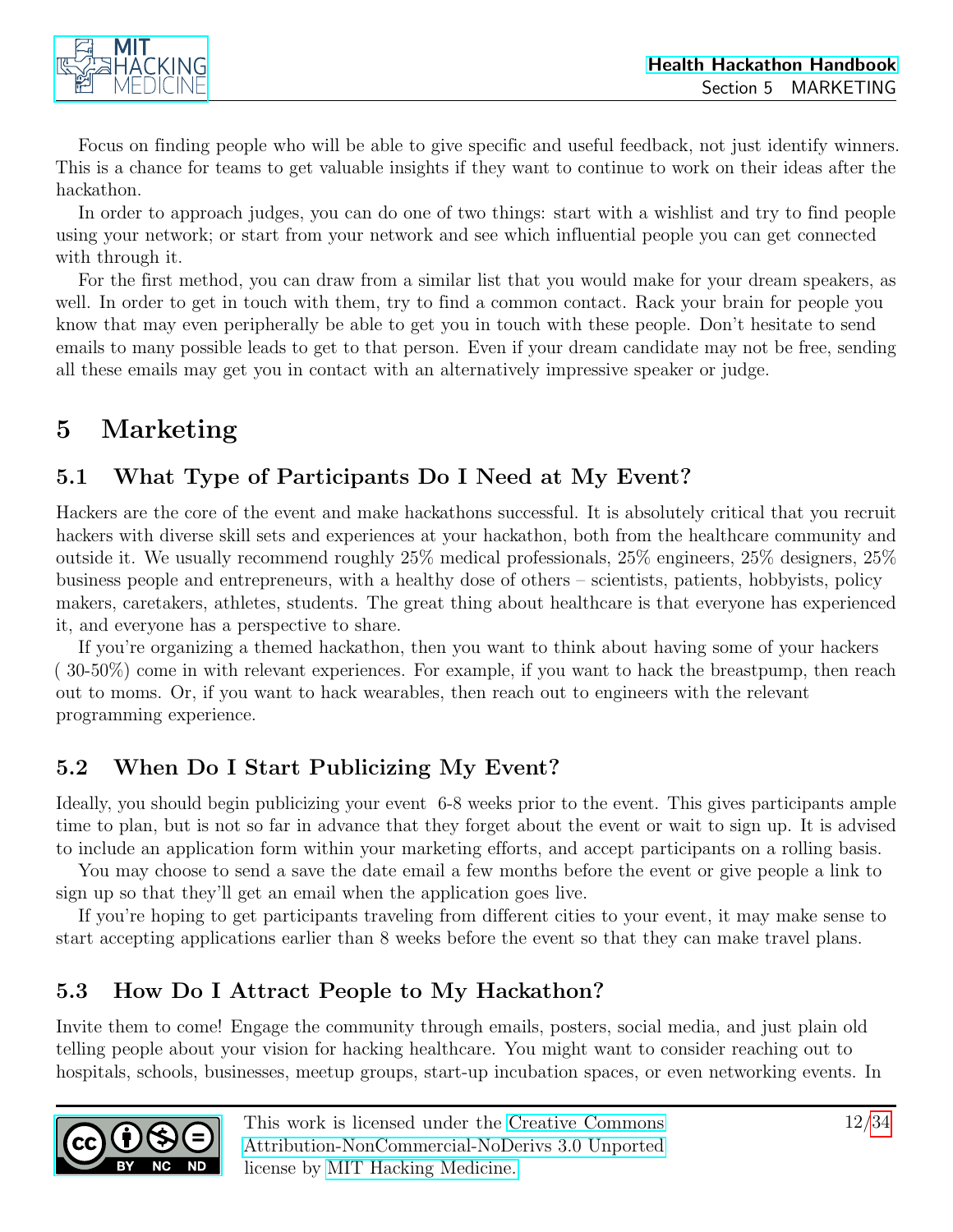

addition, if you are a student, think about engaging and reaching out to all of the student group/club listservs that your institution has. It is especially useful to use sub-group listserv for speciality skills, i.e. if you plan a health IT themed hackathon, you may want to target a programming group of students, or a computer club. In addition, if your institution has an entrepreneurship center/group on campus, seek their assistance in reaching out to students and alumni that have entrepreneurial interests already.

#### <span id="page-12-0"></span>5.3.1 Common Points to Emphasize to Participants When Marketing Your Health Hackathon

- They don't need technical knowledge to participate
- They don't need to have ideas coming in
- They should bring their enthusiasm and energy!

The following subsections give you some pointers on how to target the main groups of hackers: medical professionals, engineers, designers, and business people and entrepreneurs.

#### <span id="page-12-1"></span>5.3.2 Reaching Out to Medical Professionals

Attracting medical professionals takes a few months of groundwork before the event. There are two general avenues: hospitals and medical schools.

- Hospitals: Start engaging doctors and nurses at hospitals at least 2 months before an event. To connect with a hospital, find a point of contact at the hospital who is excited about the hackathon. If the hospital has an innovation department, then start there. Even if they don't, if you know at least one doctor at the hospital, he/she can connect you with more senior staff who can send emails out to publicize the event.
- Medical Schools: Students might more readily relate to a hackathon. Medical students are well connected, and they can put you in touch with doctors or senior faculty through their institution.
- You will know when you succeed doctors and medical professionals will begin emailing you questions or submitting their application to participate in the hackathon.

Developing relationships with hospitals and medical schools will also give you a great pool of mentors whom you could handpick to help with your event.

#### <span id="page-12-2"></span>5.3.3 Reaching Out to Designers

Designers, especially those with expertise in user-centered design, give teams a huge advantage at hackathons. It's critical that the audience and judges quickly grasp the power of the idea. Designers excel at creating products and services that are easy to understand and use. They also know how to test product ideas without fully building them, which enables teams to rapidly iterate.

Some designers can make beautiful wireframes, and they will boost any team's chance of winning. However, the real power of a user-centered designer is in answering these critical questions:

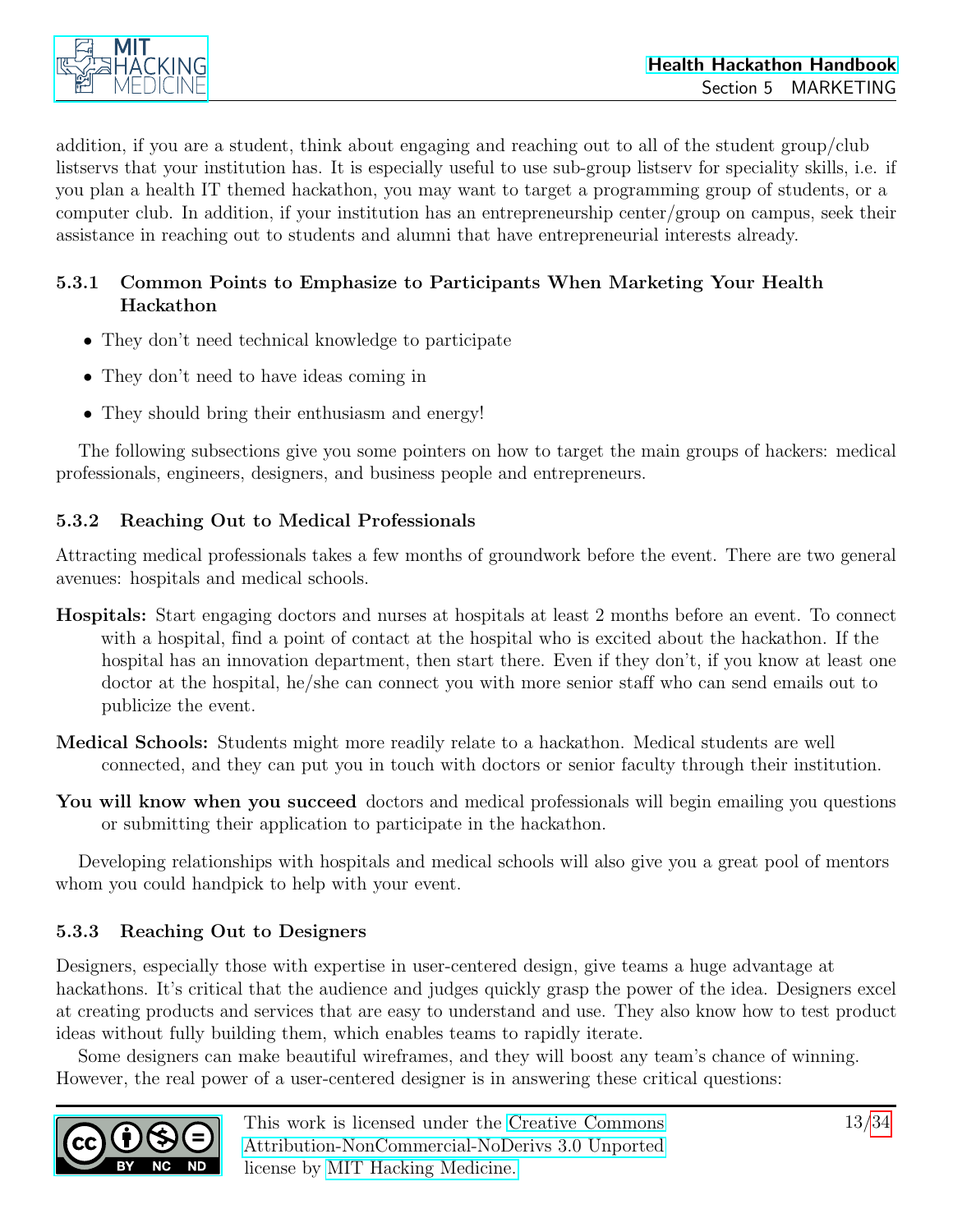

- How does the end user see, experience, and respond to the problem?
	- Many teams build something that nobody uses, because they framed the problem in a business or technical way that doesn't match the user's perspective.
- How can users intuitively understand why the product matters?
	- Even products with useful features won't be used if the interaction is confusing or unappealing.
- How can I quickly test ideas before engineering anything?
	- By creating mockups, paper prototypes, foam representations, lightweight services, or a host of other tools, designers can help teams quickly test ideas before heavy duty engineering is required.
	- PillPack, a company with roots at an MIT Hacking Medicine hackathon, often cites how design thinking and low-tech prototyping let them quickly advance their ideas before they invested time and money in engineering.

#### To attract designers, emphasize the following

- Many of healthcare's problems are caused by no one taking a human-centered design perspective. There's so much opportunity for impact by any designer with training in user-research and human-centered design.
- Most things in healthcare are ugly, so solutions with careful design consideration will stand out no matter what problem you choose.
- The doctors and healthcare professionals participating often offer designers easy access to their end-users.
- Healthcare is complicated, and the end-user is rarely the buyer (the one who makes the decision to pay for the product or service). But that's why you're bringing business experts in healthcare, so designers can identify relevant stakeholders faster.
- There will be engineers who can bring your designs to life.
- There will be business experts who can help create a business around the designs.
- Teams who have beautiful wireframes that engineers endorse tend to win.

#### <span id="page-13-0"></span>5.3.4 Reaching Out to Engineers

Engineers want to use their technical skills to have a real impact. To attract this group, emphasize that a healthcare hackathon is a rare opportunity for them to:

• Solve important problems. Unlike most other pizza-fueled hackathons which often result in entertaining but not impactful toys , this time their hacks can address real pain points in healthcare.

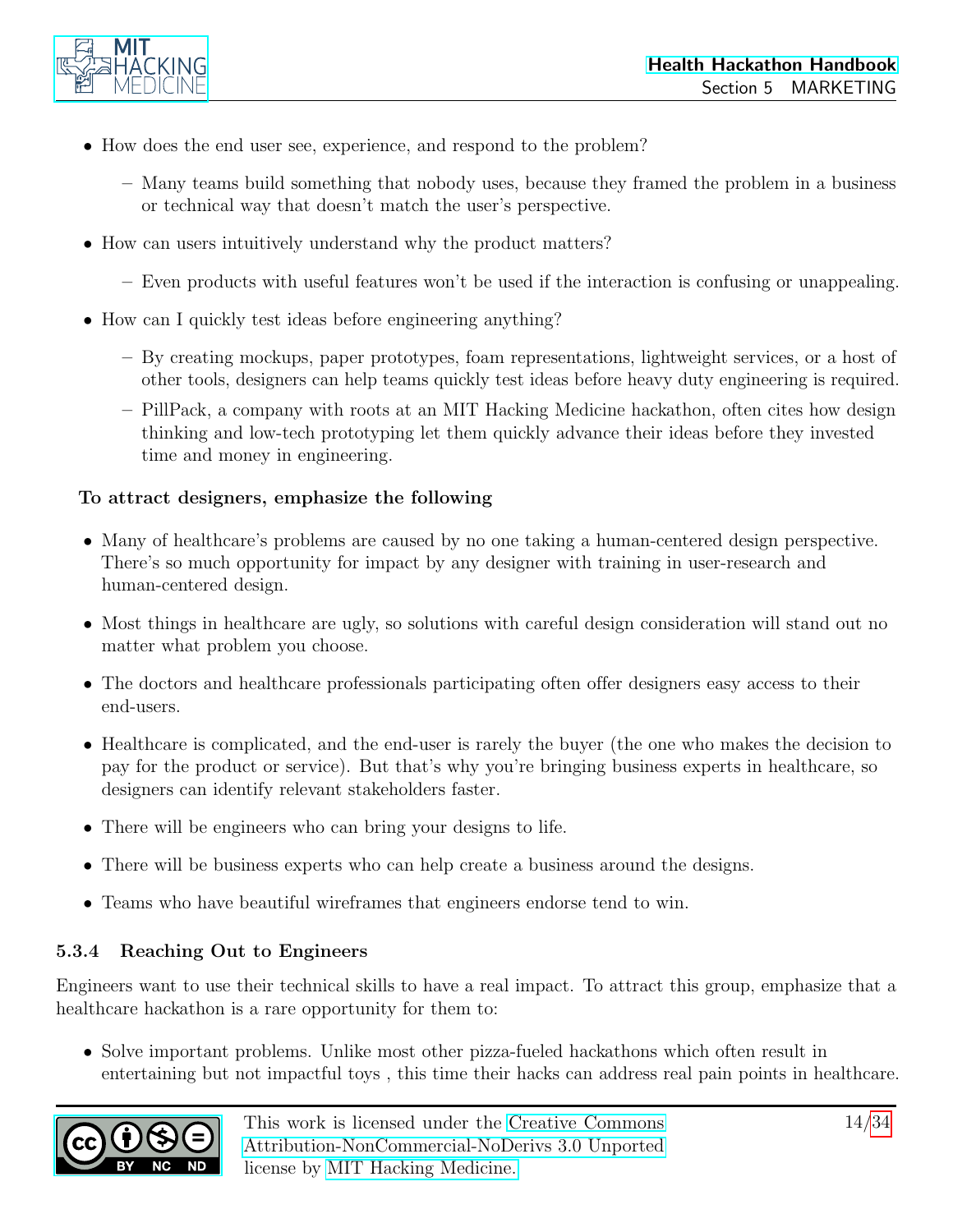

- Implement creative technical solutions. Engineers don't need to come in with hack ideas that's why there are medical professionals who can pitch about hackable healthcare problems. It is the combination of skills at healthcare hackathons that will stretch engineers to apply their technical skills in innovative ways.
- Be a team player no matter their skill level. Even if someone is a beginner coder or engineer, having even a small amount of technical insight will be a huge boost to any team.

The theme can attract or repel certain types of hackers. For example, a "Mental Health" Code-athon won't attract mechanical engineers, as the name emphasizes software hacks. Similarly, many engineers won't know if they'd be useful at a "Digital Imaging" hackathon if they don't have prior experience in that field. And many valuable engineers would rule themselves out of a "Mobile Phone" hackathon if they haven't made a mobile app. In contrast, a "Global Health" or "Pediatrics" hackathon might be more generally attractive, as the topics are broad enough to inspire both hardware and software hacks and don't need extensive background experience in a specific field.

One challenge for engineers at hackathons may be that they do not see the need for non-technical teammates during the hackathon. It helps to have examples of projects that came out of other hackathons. Here are some projects that came out of "Hacking Pediatrics" in October 2013:

RightByte mobile and Web platform enabling parents to find recipes for kids with food allergies

The Comfy Ball a smart squeeze ball for a child to easily signal, assess pain to clinicians

PediArt interactive art exhibits for pediatric patients

Seizure Avengers sensor data to manage seizures in kids

Close The Loop a mobile platform empowering patients and families to coordinate their care

CueME connect and inform concerned family members about patient's care

Team NORA networked operational research assistant for clinical trial adherence

Kidnnect engage chronically ill kids in classes

eNgage using robot to engage kids in treatment adherence

The Tinkerbell Project helping families transition to psych unit at BCH

Greenlight crowdsourcing innovative ideas in healthcare

Emo Band helping parents gain insights into their kids emotions

Kids in Motion/Vamonos! getting kids active with gaming

VPShunt hardware solution for hydrocephalus

PAIN Away a mobile solution to help clinicians and families with patient pain management

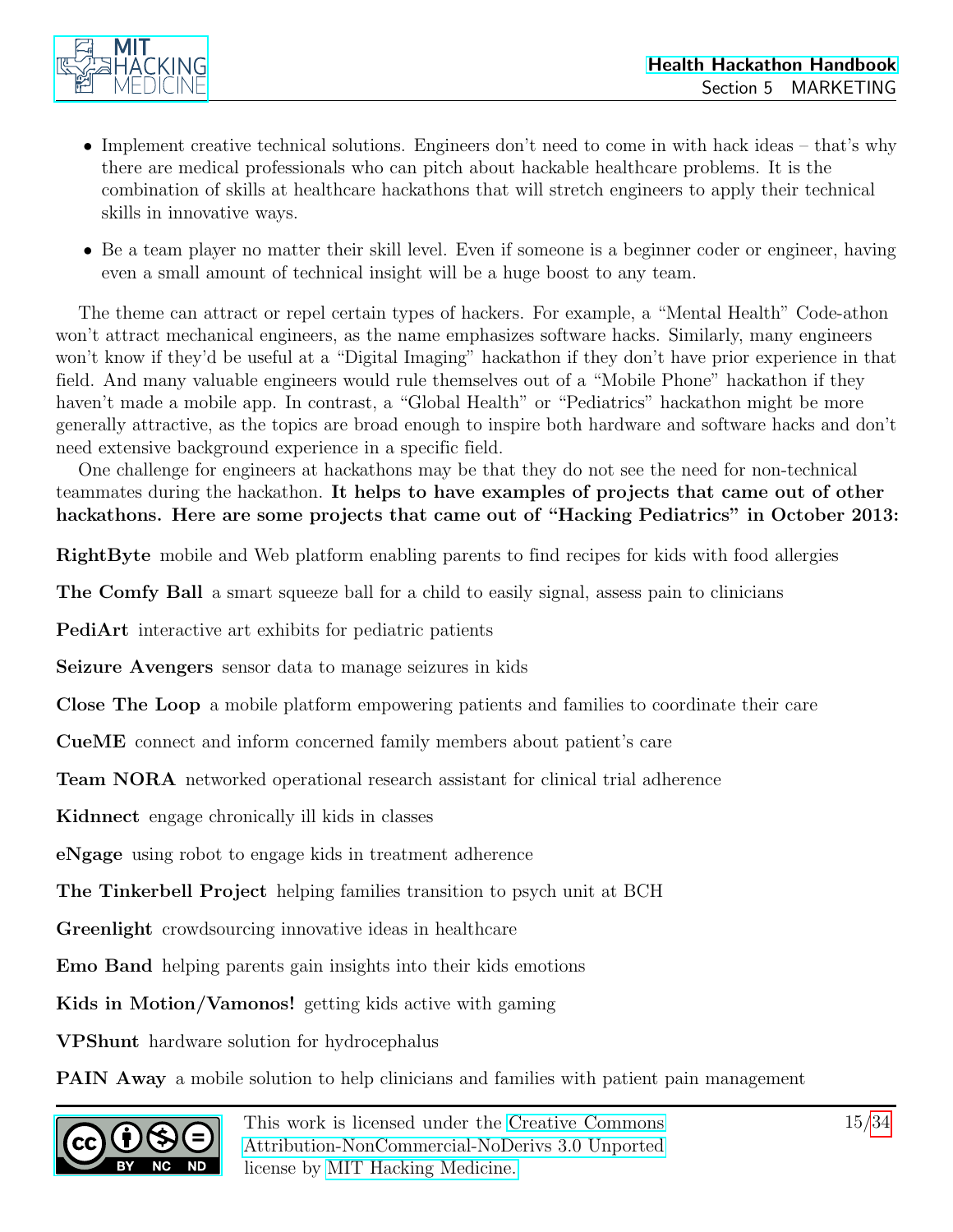

Happier Meal mobile solution to incentivize kids to eat better

As you can see, there was a diversity of software and hardware hacks. Rightbyte was a web platform (for parents to find recipes for kids with allergies), while Comfy Ball was a tangible squeeze ball (for children to signal their pain level to clinicians).

#### <span id="page-15-0"></span>5.3.5 Reaching Out to Business People and Entrepreneurs

Business experts are critical in healthcare hackathons. Healthcare solutions are especially difficult to implement and scale because the business side is hard. Hackers with business and entrepreneurship experience will help ensure that the solutions created are economically feasible.

Entrepreneurs (or entrepreneurial aspirants) with healthcare interests will be self-motivated to attend a healthcare hackathon. It might help to highlight that the event is an opportunity to meet with potential team mates to work on business ideas. Another tact would be to showcase impactful hacks that have become successful ventures. Some examples from our hackathons include PillPack, SmartScheduling, AIR (Augmented Infant Resuscitator).

### <span id="page-15-1"></span>5.4 How to Create an Application

Creating an application for your event is beneficial for several reasons. Having all participants fill out an application is an organized way to obtain important background and contact information. The background information can be used to screen applicants in order to select those who are a good fit for the event. Fit is discussed in more detail in the following section. The contact information enables event organizers to reach out to those interested as the date of the event approaches.

In terms of background information to collect on the application, we require all applications to include a section which allows the participants to self-categorize themselves as (not limited to just these categories, example only):

- Entrepreneur/Business
- Scientist/Researcher
- Clinician
- Engineer
- Developer

This categories are important to screening for an equal allocation of participants with assorted backgrounds, and each applicant can span more than one category!

Additionally, we encourage the inclusion of an application prompt requesting applicants to briefly summarize their personal background – including a further explanation of why they are interested in participating.

We also **require** applications to include a quick criteria on time commitment for the event – example: If accepted, how much time can you commit to the event – both days? One day?

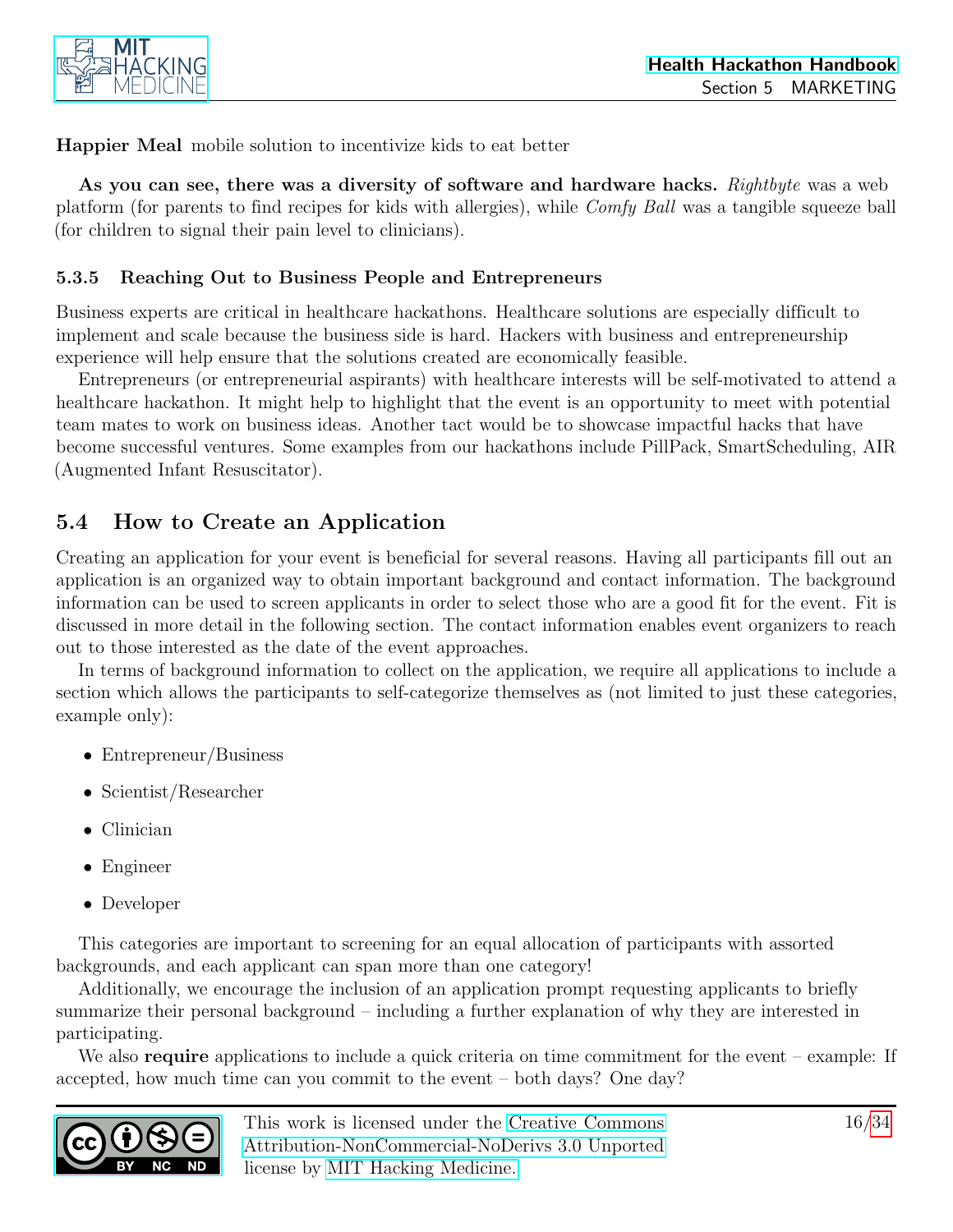

In addition, we encourage an application section which prompts potential participants to describe any needs, pain-points, or ideas that they want to pursue and pitch the day of the event. This provides event organizers with a pool of problem statements and individuals capable of pitching their ideas during the {insert link to problem pitching session}. From an event planning standpoint, asking this information in the application may lead to the discovery of common pain-point themes. Having this knowledge of likely problem pitches early in event organization process allows organizers to plan for and pursue the types of mentors that are likely to better fit the requirements of the participants.

Overall, the application needs to be concise but allow for gathering the critical information listed above, and we recommend testing to ensure it does not require more than 5 minutes for applicants to complete – this will help maximize potential engagement.

### <span id="page-16-0"></span>5.5 How to Review/Select Applicants?

Screening applicants should be performed on a rolling basis. This also depends greatly how much time exists between the day the application goes live and the day of the event. In our experience, this time has ranged from many weeks to a few days.

Being mindful of how much time is available, the organizers can use the answers obtained from the application, namely their personal summary and potential ideas they want to present at the event along with attaining a relatively equal breakdown of participant across all the categories to select applicants. Preference is also given to applicants that have committed to the entire duration of the event. This latter criteria is a means to prevent applicants that just want to show up and poach ideas. We want to foster a safe, inspired, and energized environment – and individuals that are looking for a quick-idea can sour the atmosphere.

Ultimately – if you're in the positive situation of having too many applicants for your event, use your best judgement to narrow down your selections! Our best advice is to screen for commitment, skill diversity, and genuine interest. And even a best effort may result in a few applicants that may have overstated their applications.

When applicants are selected, notify them of their acceptance, re-state the logistical details (start time date, event location etc..) and gently remind them to once again begin brainstorming and writing down their potential needs, pain-points, and ideas for the event.

Be sure to check with any of your event sponsors for participant restrictions. There may be certain legal restrictions that could limit the type of participants that may attend. A noteworthy scenario to be aware of is that sometimes, for intellectual property reasons, participants may be required to have a student affiliation. It behooves the organizers to find these type of restrictions early-on, as this will appropriately guide marketing channels to better cater to applicants that fit the desired profile.

Finally, as with any event, attrition from participants (family, work, travel, and last minute emergencies) is an issue the organizers should plan for ahead of time. An attrition rate of 25% is a common amount to budget. Additional attrition rates can also be expected based on local events and holidays. An extreme example would be that a hackathon hosted on Super Bowl weekend would likely have significant attrition. More realistic scenarios to account for include other healthcare conference, long weekends, or popular local events. Plan around these events to the best of your ability ahead of time.

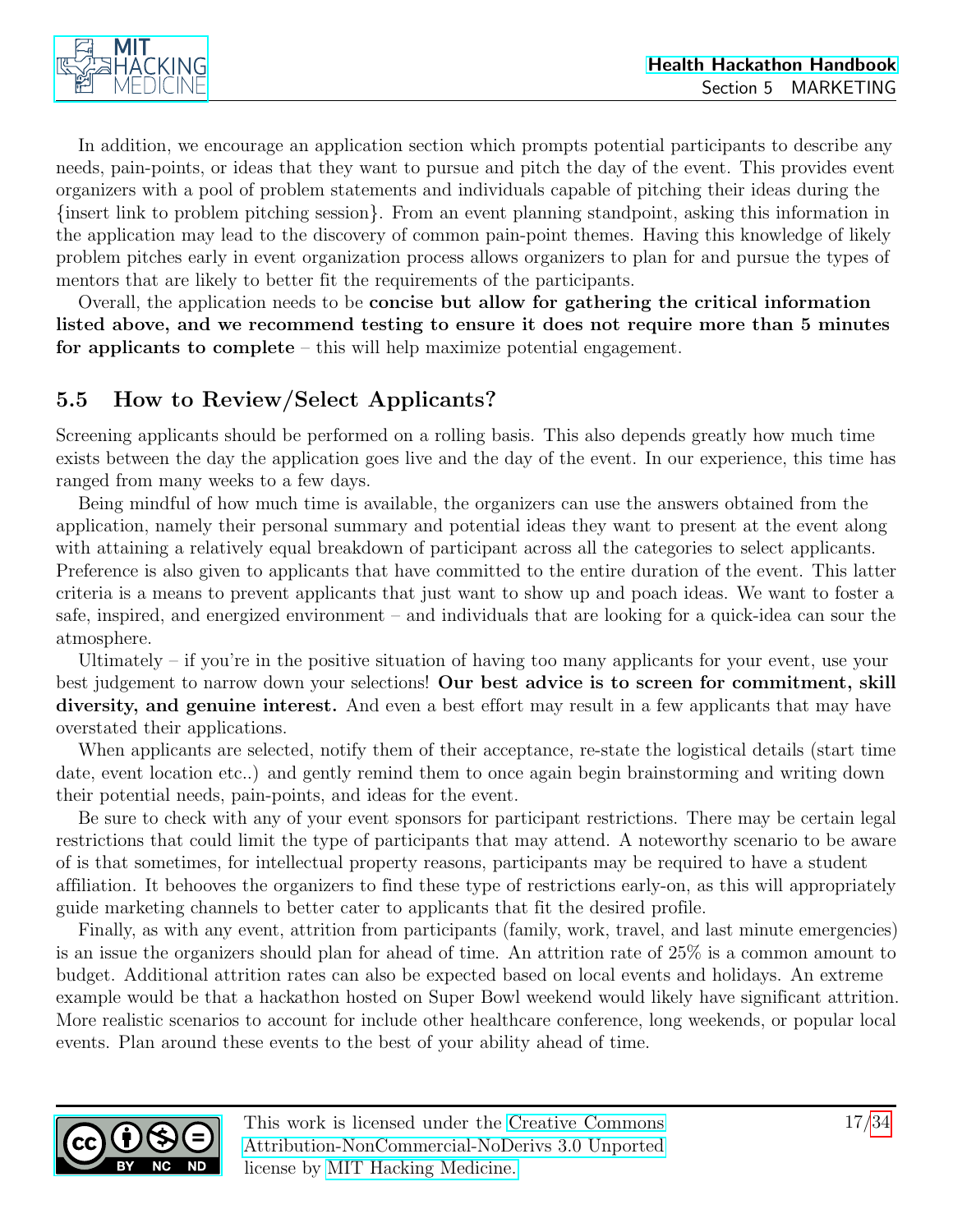



## <span id="page-17-0"></span>6 Logistics

Logistical planning remains one of the most critical components to creating a successful hackathon, but its importance is often overlooked. Planners feel that they can wing it , and logistics get shelved. Broadly speaking, an event had good logistics if things went smoothly. If things went poorly, you probably had bad logistics.

So how do you make sure your event is one of the bright, shining beacons of good logistics? Well, let's first understand why bad things happen during hackathons.

Here are some cases where events had mediocre logistics leads. Once, the logistics lead didn't consider that some people are vegetarians, and failed to order vegetarian options. Hungry hackers are unhappy hackers. At another event, hackers struggled to continue after only a few hours due to missing power strips at each table and bad WIFI. Noticing a theme? Poor logistical planning stems from an inability to proactively accommodate reasonable scenarios and requests that may come up during the hackathon.

So pick someone who is capable of being detail oriented, open minded, and adaptable. Still struggling on whom to choose? Imagine that you had to throw a casual dinner party. Who would ensure that it went smoothly? Who would pick the right music and make sure everyone had a place to put their coats? That's who you want in charge of logistics.

Planning ahead is critical, but be prepared to adapt on the fly. Or as we like to say, build the plane while you fly it. Planning is of critical importance, but there is no amount of planning that can prepare the event organizers for every possible scenario. So take a deep breath, smile, and be prepared to roll with the punches.

When it comes to day of logistics and general flow of the hackathon, there is no substitute for ample on-demand support. A point person (or two) is critical to make key decisions, but it takes a great team to throw an exceptional hackathon.

We've compiled a list of useful resources to guide you through the logistics of a hackathon.

### <span id="page-17-1"></span>6.1 Bare Bones Logistical Concerns by type

#### <span id="page-17-2"></span>6.1.1 Venue

- Food *(Remember to consider dietary restrictions!)*
- Drinks *(Coffee is very important for Hackers)*

#### <span id="page-17-3"></span>6.1.2 Equipment, Supplies, and Set-Up

- AV needs (video, photography, microphones, speakers, projectors, display adapters, power strips for each table)
- Stage Rental (if needed)
- Lighting (blinds)
- Equipment Rentals

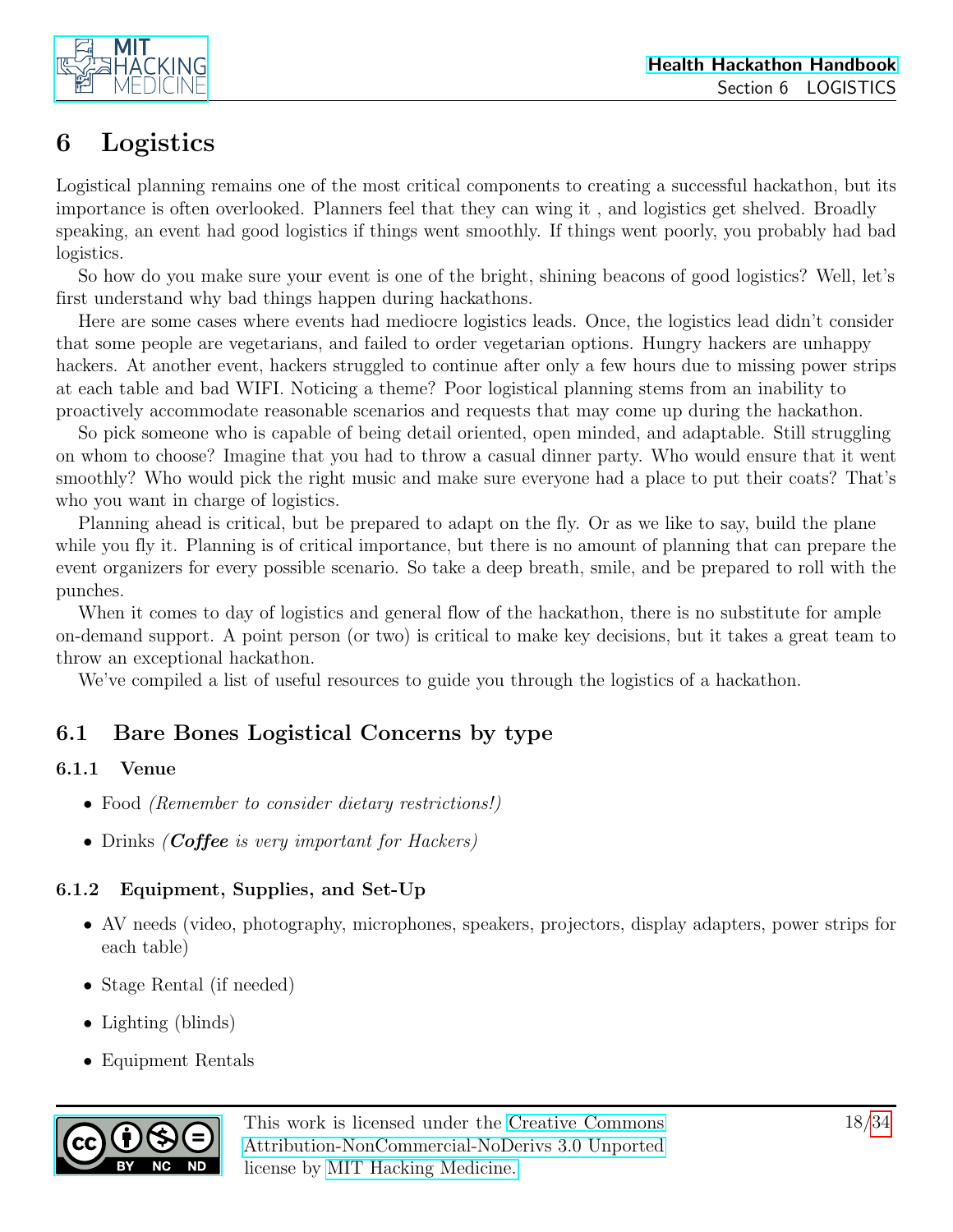

- Custodial Services
- WIFI

#### <span id="page-18-0"></span>6.1.3 Room Setup/Reset

- Registration area/workflow
- team seating (reception style)
- stage/presentation area
- pitch practice area
- restrooms  $\&$  water fountains
- handicap accessibility

### <span id="page-18-1"></span>6.1.4 Prototyping equipment

• Ideation tools (sticky notes, posters, markers, sharpies, etc)

### <span id="page-18-2"></span>6.2 Venue

You have (hopefully) already given some thought to the location of your event using the tips in the Hackathon Basics section. As you delve into logistics, you should start considering the hour-to-hour flow of your event and how you can optimize everyone's experience without making life too hard for those involved in planning and executing your awesome hackathon. What we mean is: how can people access whatever they need think information desk, coffee, snacks, restrooms, a more quiet spot to take a phone call without disrupting the work of all the teams hacking away?

It's not too hard to make this go smoothly. You just have to take a moment and think about the space(s) you have available for your event, to strategically place specific stations (info, food/drink), tables and other furniture that teams will congregate around. The goal is that people can pop in and out discreetly whenever necessary and that, when time comes for meals, you don't have to do crowd control of a starving army that's taking over the main room trust us, it can happen!

We usually do this by setting up a few large tables right where participants come in to create a reception desk, and some more tables with water, coffee, and snacks right outside the main hacking room to create food stations. We use the reception desk as an information booth throughout the event, and the food stations as serving spots for main meals.

The reception desk should be manned heavily during registration on the first day and at the beginning of every day thereon, while it's good to keep at least one member of staff there at all times to provide information and answer participants questions. This makes things a lot easier than having participants roam around the main room looking for one of the main organizers to ask things like where's the restroom? or when is lunch arriving? or we're out of stickies where can I find more? The organizing team will have

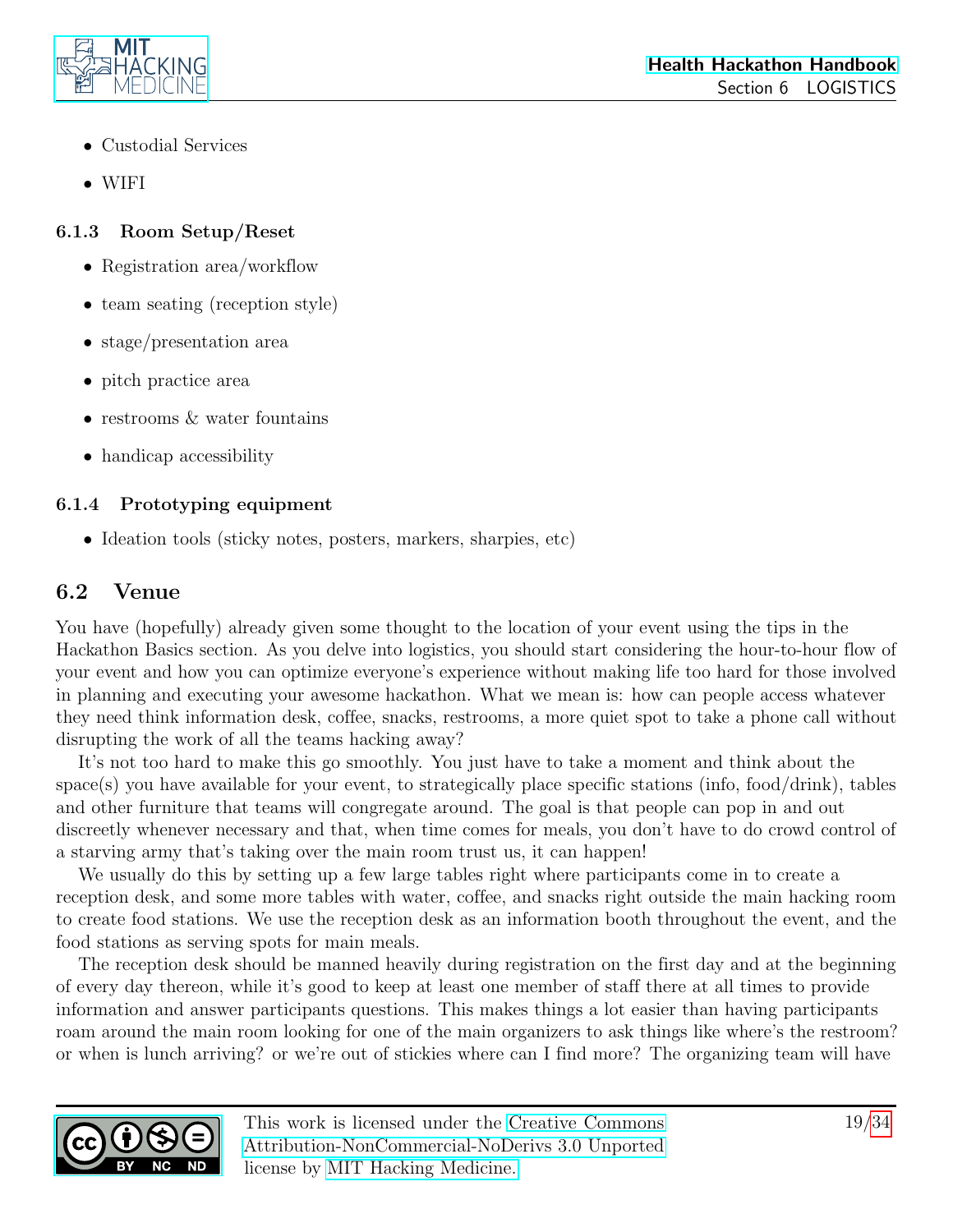

tons of last-minute, unexpected issues to troubleshoot day-of, so you really don't want to have to deal with fending such requests in addition.

People often end up lingering around food stations and chatting, so it's an added bonus (but not a requirement) to have some lounge-like space adjacent to the food tables where they can take their conversation.

### <span id="page-19-0"></span>6.3 Food and Drinks

If you're running a two-day, weekend hackathon, you probably are going to be responsible for providing breakfast and lunch to 50+ people. At our hackathons, we budget to provide certain meals for participants: typically breakfast, lunch, and dinner on Day 1; and breakfast and lunch on Day 2. Providing the meals for participants allows them to keep focus on their projects without worrying when and where they will get food, and helps keep spirits high. What you buy can vary depending on your budget, but we recommend going as simple possible. For breakfast, have muffins, bagels, cream cheese, and possibly fruit for food. Have coffee, water, and juice. For lunch, do something simple like pizza or sandwiches, bags of chips, and cookies for food. Water and soda for drinks. Want snacks throughout the day? Cookies, fruit, and chips suffice.

If you're on a tight budget, pizza can suffice for dinner. We typically go with Thai or Indian delivery.

Coffee is an extremely important hackathon fuel and energy-booster as hackers work late into the night. Depending on your budget, try to at least make it available at the start of each day. If you can, planning on more coffee delivery later in the afternoon of Day 1 can be helpful for teams as well.

### <span id="page-19-1"></span>6.4 Equipment, Supplies, and Set-Up

[See Set-Up section under Day 1.](#page-21-0)

#### <span id="page-19-2"></span>6.4.1 Photography / Videography

Photography and Videography is good for PR and documentation. Ideally, one should enlist friends to do this, otherwise a professional will be really expensive. However, prices do depend on area and so there is no harm in calling around to get quotes if you might have the budget for it

### <span id="page-19-3"></span>6.5 Prototyping Equipment

Prototyping enables teams to progress on their ideas much faster. Here are some good tools for the following catagories.

Design thinking and ideation: Sticky notes, poster/white butcher paper, and sharpies.

Mock-ups for software screens: Blank paper, rulers, sharpies.

Hardware: You could buy sensors and microcontrollers, but most people don't know what to do with them, and they're pricey. Give teams a \$50 budget and tell them to buy what they need from a store

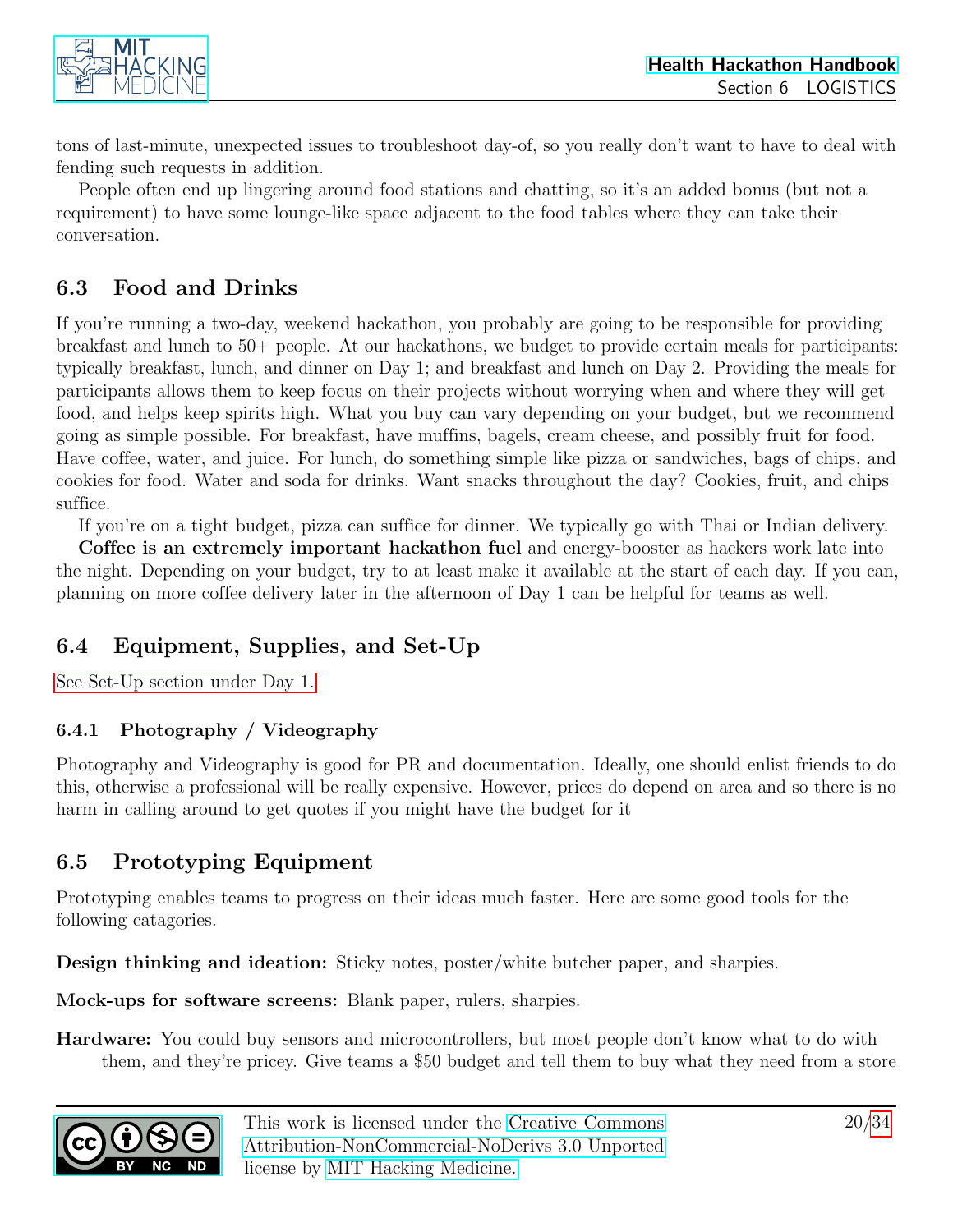

like Microcenter or Radioshack. We found this to be highly effective, as teams with engineers knew what they needed.

- Prototyping physical products: You can buy foam and cardboard, but like with hardware, it's easier to give people a budget and let them buy what they need.
- Manufacturing: If you're especially targeting mechanical engineers, consider getting access to machine shops or 3D printers. If not, then don't worry about it. Most people who aren't already good at CAD won't finish making something in 2 days.
- Coders: Make sure your wifi is super strong everywhere, there isn't a limit to the number of IP's that can connect to the network, and that you have plenty of power strips and extension cords. Other than that, can you send this link out to people at the hackathon: <http://www.mashery.com/blog/how-rock-your-first-hackathon-tools-and-resources>

#### <span id="page-20-0"></span>6.5.1 Making the Event Family Friendly

- xbox / kinect
- legos

## <span id="page-20-1"></span>7 Day One

#### <span id="page-20-2"></span>7.1 Timeline Overview

- Early morning setup
- Registration
- Welcoming participants
- Keynote speeches
- Hack 101 presentation
- Problem Pitching
- Mingling
- Solution Pitching
- Final Team Formation
- Team Registration
- Hacking

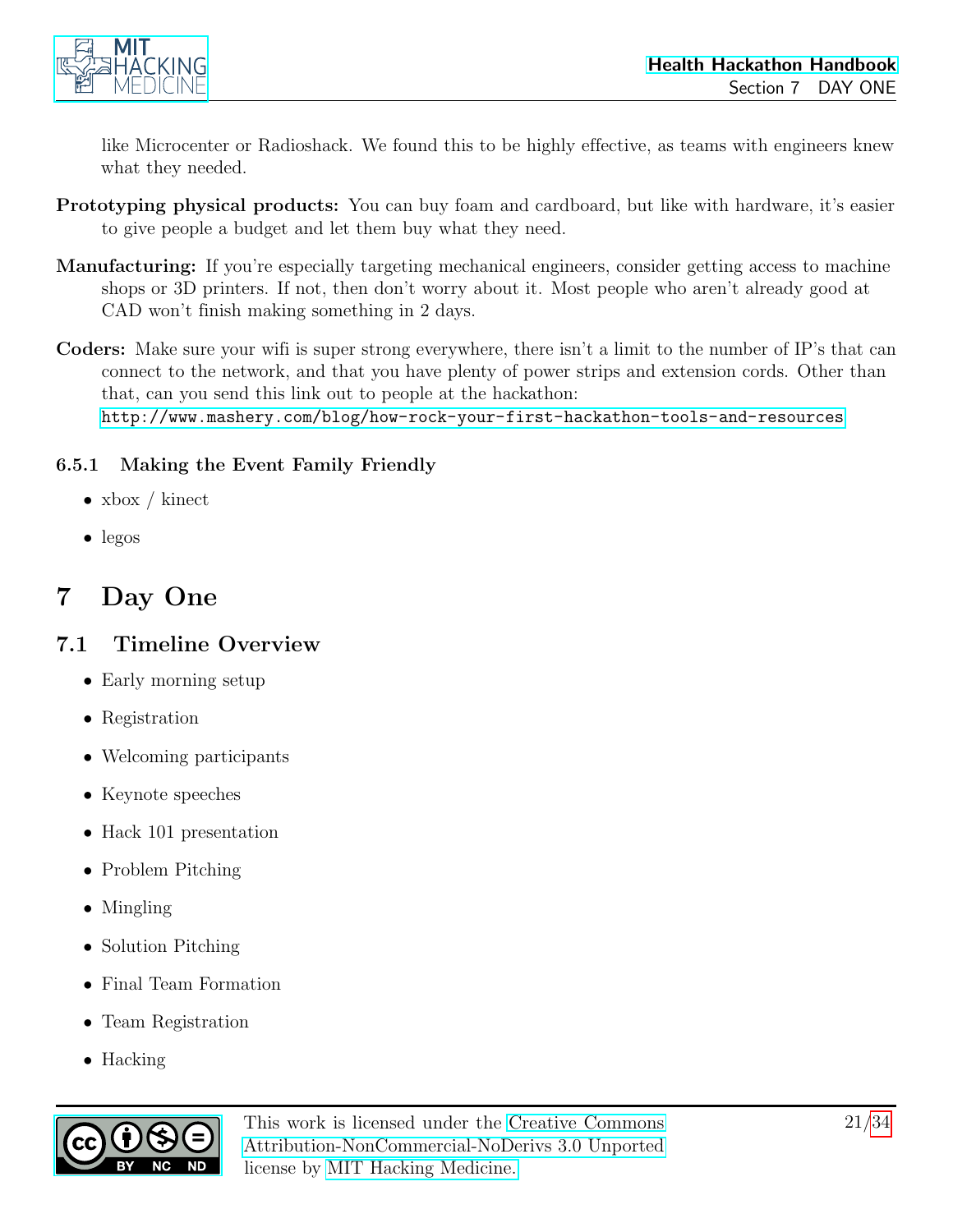

- Eating/Coffee
- Mentorship
- Wrapping up Day 1

### <span id="page-21-0"></span>7.2 Set-Up

#### <span id="page-21-1"></span>7.2.1 Stuff you need

- Tables & chairs for participants to hack at (preferably lots of separated tables so that each team of 4-7 people can claim one). Note: It is likely that participants will move them around once they self-select into teams and make their own organic space.
- Projector & screen in a place that's easily visible by everyone.
- Extension cords, power strips, duct tape Bring duct tape/gaffers tape to secure the long wires down to the ground so that people don't trip.
- Speakers & microphones Make sure that these are working. You should have at least 2 working microphones to facilitate the pitching session.
- Food/coffee tables Put these somewhere close to the entrance for ease of delivery throughout the day (and minimally disturbing the hackathon when delivery does happen). Don't forget to ensure that you have plates, cutlery, and cups – some catering packages come with them, and others don't.

Registration table Ensure it's close to the entrance where people come in .

Prototyping/materials table Lay out all the materials/resources you'll be providing.

#### <span id="page-21-2"></span>7.2.2 People you need

- The logistics lead needs to be present & direct people on what they should be doing.
- Depending on the size of the hackathon, get as many people as needed to setup the above.

### <span id="page-21-3"></span>7.3 Registration

#### At the registration area, participants will:

- Get their name tag.
- Be greeted by friendly faces of hackathon organizers.
- Get settled into the space, mingle with new people, get breakfast/coffee.

#### For organizers, the goal of registration is to:

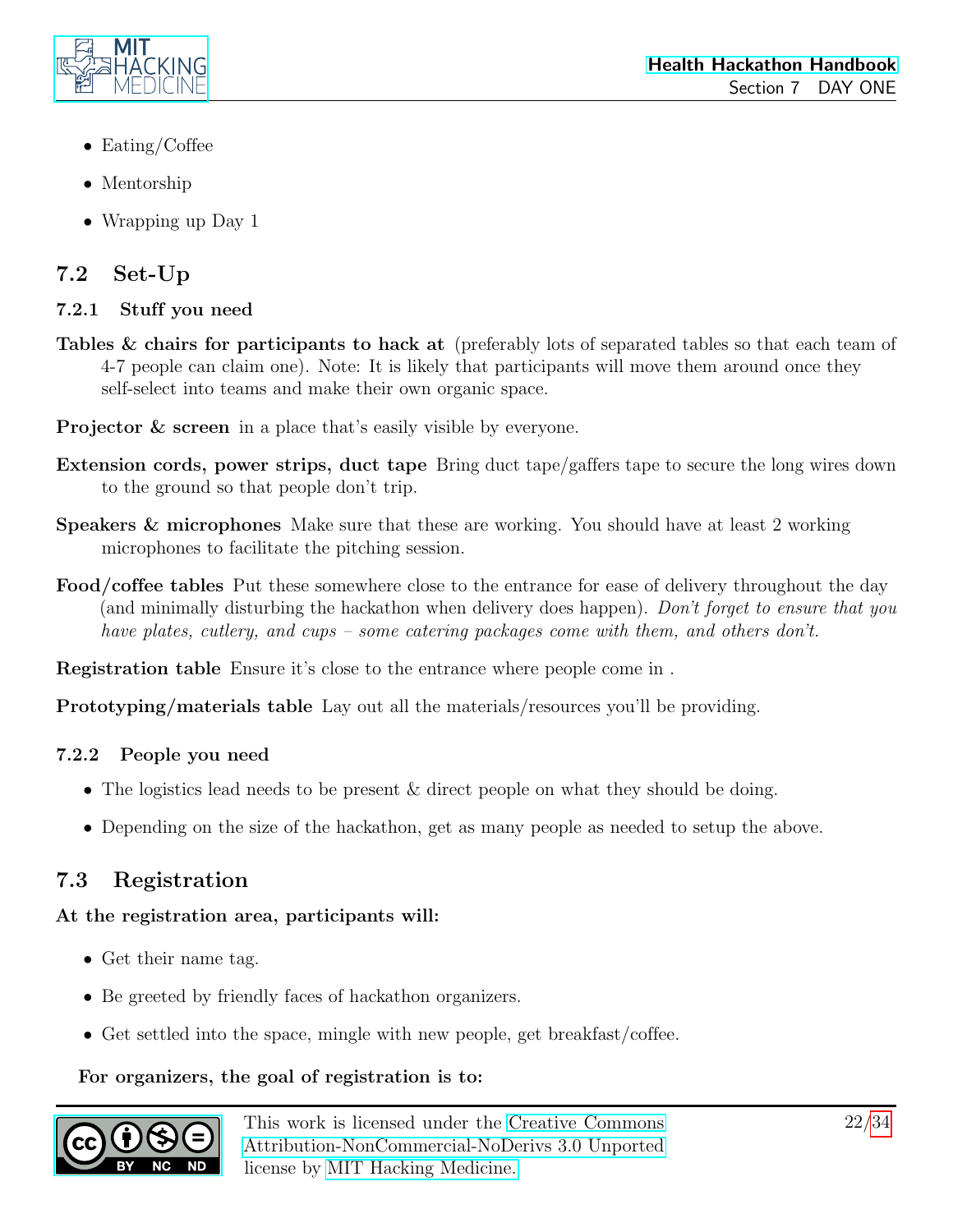

- Figure out who from your applicant list actually showed up
- Welcome mentors and clinicians
- Get people excited for the event

#### <span id="page-22-0"></span>7.3.1 Name Tags

Have name tags for all of the participants. Our favorites are the blank, sticker ones, so that people can easily write

their names and area of expertise. It'll also save you time as the organizer. One way MIT Hacking Medicine makes it easy to identify expertise is to buy small colored stickers like those shown in Figure [1.](#page-22-4)

We then have a sign on the registration table that maps color to expertise (ex. red  $=$  clinician, green  $=$  designer,  $blue = engineer$ , yellow  $= business$ ), and then people can just stick the sticker on their name tag. This makes it easy to find teammates later on.

<span id="page-22-4"></span>

Figure 1. [Registration](http://www.amazon.com/Avery-Removable-Coding-Labels-Inches/dp/B000BMBU9C) [Stickers](http://www.amazon.com/Avery-Removable-Coding-Labels-Inches/dp/B000BMBU9C)

#### <span id="page-22-1"></span>7.3.2 What to do at the registration table

- Have at least 2 people
- Each person should have the list of participants either on a computer (which is easier) or on a printed sheet
- Mark off people when they come in
- Add new people to the bottom of the list

### <span id="page-22-2"></span>7.4 Welcome!

Once a critical mass of participants have arrived (hopefully very close to the starting time you announced), it's time to kick-off the event! Remember, first impressions are important so set the energy level where you want it to be (i.e. extremely high!)

If you have any speakers this morning, they should speak here. Thanking sponsors generally happens here as well.

Tip: It is helpful to get any speakers' powerpoint slides they intend on using in advance of this morning, so that you can load them on the laptop being used for presenting and ensure that they work without any problems.

#### <span id="page-22-3"></span>7.4.1 List of Organizers you need

- The MC or MCs to give the welcome
- Speaker or speakers speak

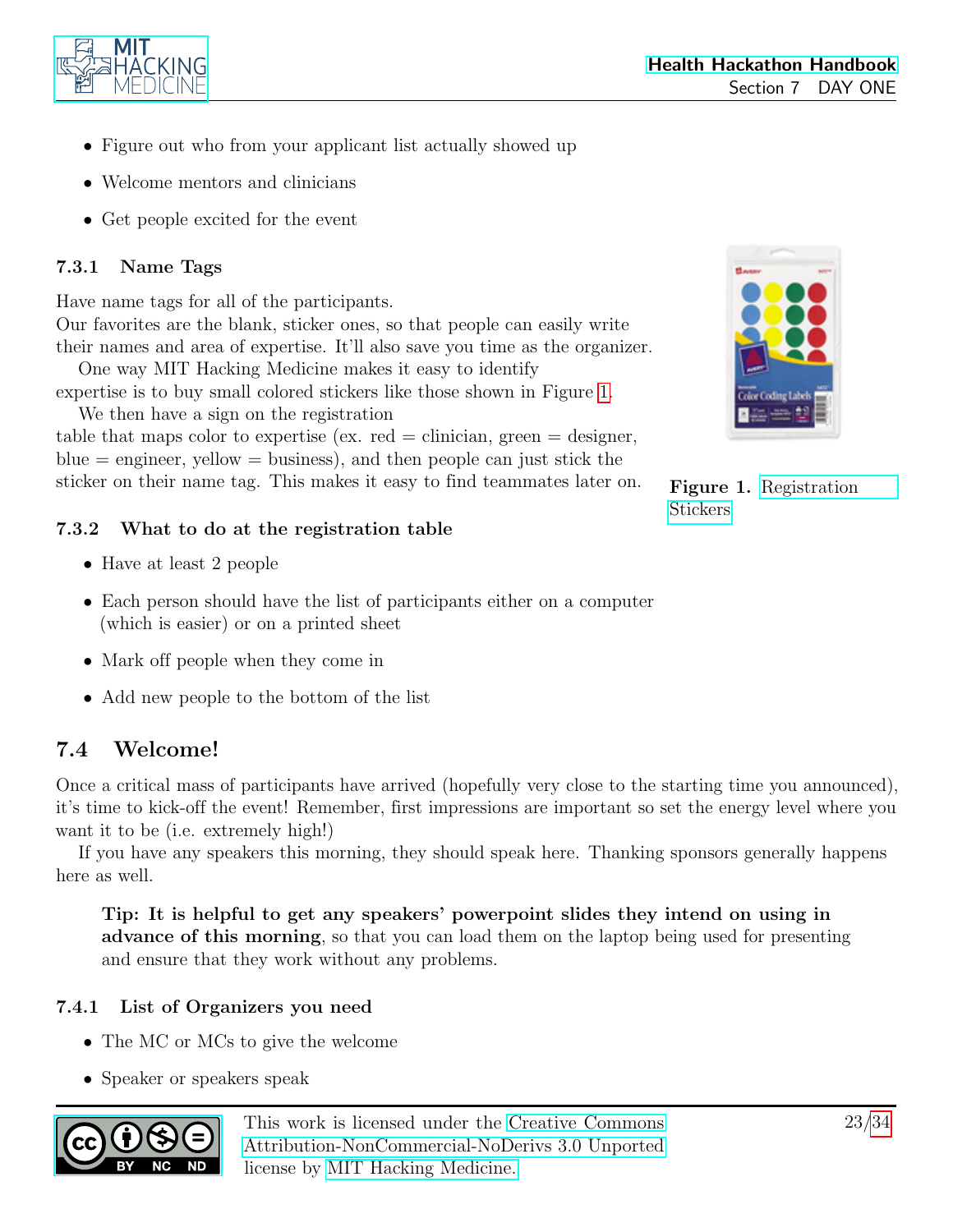

### <span id="page-23-0"></span>7.5 Keynote Speeches

After the welcome and before you get into the nitty gritty details of what participants can expect from the weekend, you may choose to have 1-2 keynote speakers kick off the morning of Day 1 with high-energy, condensed (no longer than 5 min) and meaningful talks. Keynote speeches can be a great way to introduce major themes in the healthcare industry that require innovation; to bring credibility to the hackathon (if the speakers are well-known enough); and to spark ideas and energy in the participants.

If you already had a pre-hack event (we sometimes host these the night before the hackathon to promote mingling and build energy for the two days ahead), it may be repetitive and cause a loss in momentum to have keynote speeches again on Saturday.

One major pitfall is inviting speakers who speak too long or are boring. It is extremely important to avoid this. This is a high-energy point in the hackathon, so recruit engaging speakers who can connect with your audience and stay within the time limit!

### <span id="page-23-1"></span>7.6 Hack 101

The Hack 101 presentation will give participants an overview of what to expect. This is your chance to lay down ground rules. Check out the video below and our slides to see how we like to do it.

#### <span id="page-23-2"></span>7.6.1 List of Organizers you need

• Just the MC(s) to give the Hack 101 presentation

### <span id="page-23-3"></span>7.7 Problem Pitching

Now participants get the chance to get their hands dirty!

This is an opportunity for someone excited about a healthcare idea to come up to the front of the room and have the microphone for 60 seconds. Here's what we tell participants:

When it's your turn to pitch, say your name, your number, a sentence about yourself, and then explain the problem you want to tackle in healthcare. Tell a story about it. What is the problem? Who is suffering because of it? Why is it important? Don't tell us about the solution yet. Just focus on painting a picture of the problem.

#### <span id="page-23-4"></span>7.7.1 List of Organizers you need

- Timer: sits near the front of the room and starts clapping exactly 60 seconds into each person's pitch
- 1 person handling the microphone: passing it between participants
- 1-2 people handling the computers where participants enter in their pitches
- 1 person giving out pitch numbers to the participants waiting in line
- Optional: 1 person (could be the microphone person or computer person or someone else) does a practice pitch

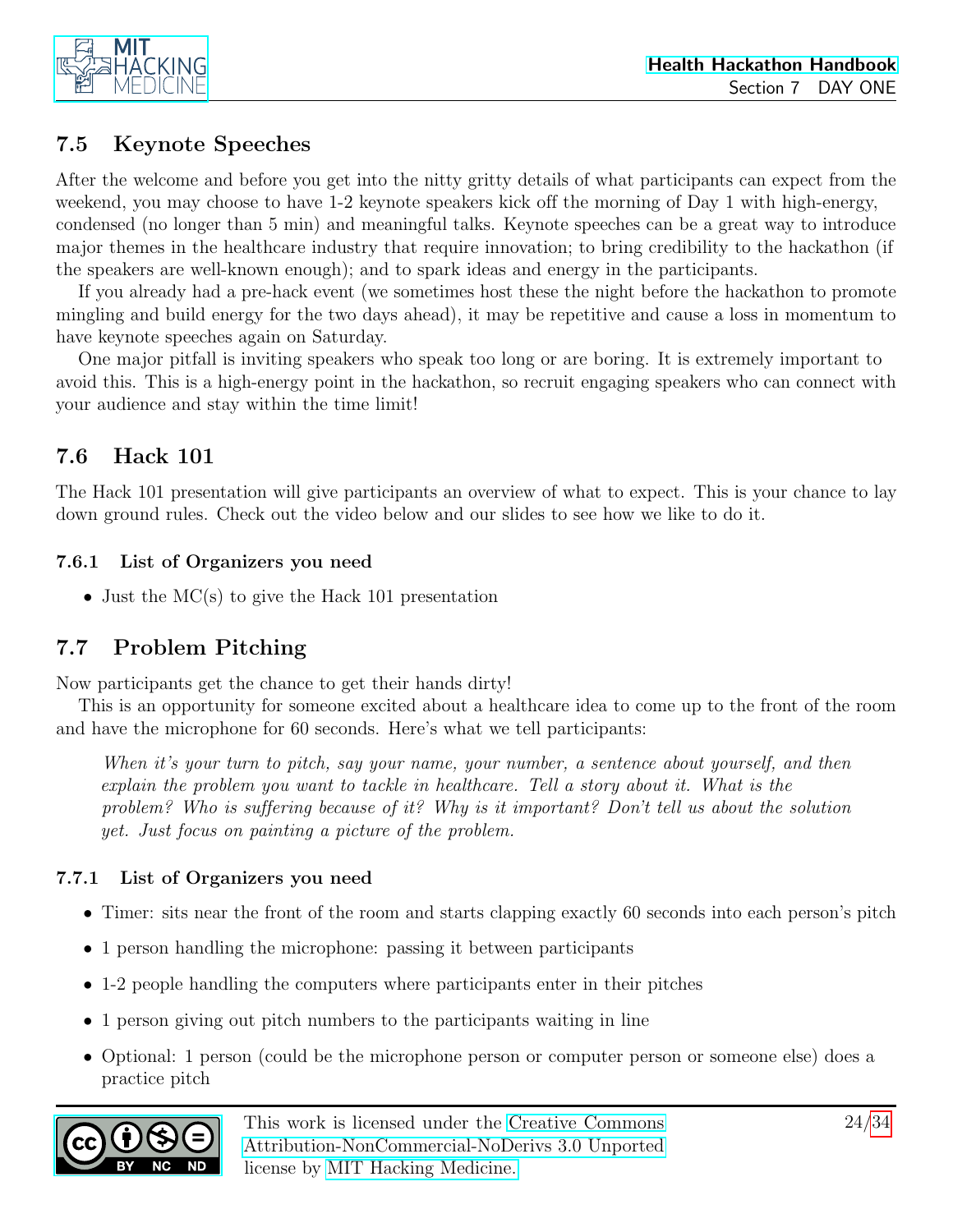

#### <span id="page-24-0"></span>7.7.2 Organizing the Pitching

#### As soon as you've given your spiel to explain pitching, here's what you do

- Have participants line up on one side of the room leading up to the stage.
- Give everyone in line a sticky note with a number.
- Participants will pitch using the microphone at the center of the stage. Tell them to hold up their pitch number and say it out loud.
- When 60 seconds are up, the participant will walk off on the opposite side of the stage from where they entered.
- Once off stage, have the participant fill out the pitch registration form (a Google Doc/Spreadsheet, for example) so that you have records of the ideas that were pitched.
- After all the pitching is over, have the pitchers stand by their number so they're easy to find.

#### <span id="page-24-1"></span>7.7.3 The Pitch Registration Form

The pitch registration form makes it easy for you to help participants locate one of the pitchers can check the from for the person's name and pitch number. Typically, we will publish the results of this form onto the hackathon's homepage, or send it to all participants via email after it is completed, so that participants can reference it later. In general, the form is simple and asks for succinct answers to the following: name, background, contact info (email/phone), and problem they pitched.

#### <span id="page-24-2"></span>7.7.4 Clapping off to keep time

Clapping off is a nice way to cut people off for time. Warn people that when they have reached their 60-second time limit, they will be clapped off, i.e. people will start clapping over them talking until they stop. The MC can take the initiative by cheerfully and loudly clapping when their time is up. Everyone else will join.

#### <span id="page-24-3"></span>7.7.5 Example Pitch

It's often helpful to do an example pitch if there are a lot of new people in the room. Have one of your organizers give a problem pitch that is longer than 60-seconds and practice clapping them off.

#### <span id="page-24-4"></span>7.7.6 Pitch Numbers

The pitch number makes it easy to find people you want to talk to during the mingling session. Give each person doing a pitch an oversized sticky note with a number on it right before they go up to give their pitch. You can just stick their number on them, because often people leave the piece of paper on a table and forget to carry it.

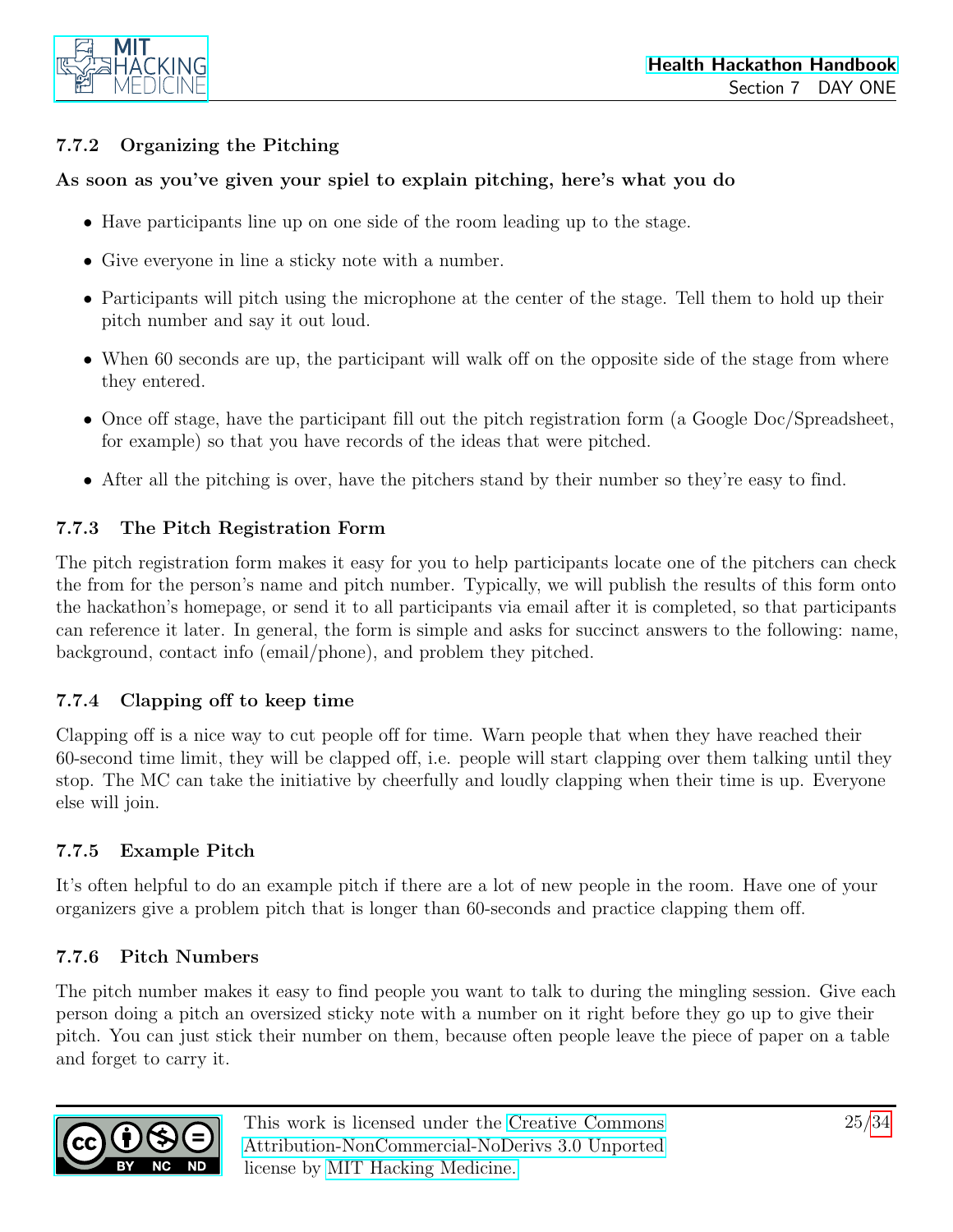

There are two options for how participants can find people whose pitch they liked. One option is to put numbers along the walls or on the tables and have people who gave pitches stand by their corresponding number. Their location is then fixed, and participants find them. This will make it easier to find people who gave specific pitches, but then those people are fixed to their location and can't walk around.

The other option is to have the pitchers hold up their numbers, or just stick it on them, which makes it easy for them to walk around and mingle too. Of course it'll require participants to do more searching for the person who gave a pitch they liked.

Note: If a participant gives more than 1 pitch, just have them keep their same number.

#### <span id="page-25-0"></span>7.7.7 How to Remember who Pitched what?

- Tell participants to record the pitch  $#$  and a brief description for each pitch. That way, during the mingling session, they can more easily find the people with pitches they found interesting.
- Suggest that participants take a quick picture of the person while s/he is pitching, so that you remember their face. The organizers should also help participants find each other.

#### <span id="page-25-1"></span>7.7.8 Role of the MC During Problem Pitching

Encourage and congratulate people on a great pitch intermittently throughout the pitching session. When someone pitches a solution instead of a problem, remind all participants that they should only be talking about the problem they want to solve at this point, NOT the solution or ideas they have for the solution at all.

#### <span id="page-25-2"></span>7.7.9 Alternative set-up if your Participants don't have much Exposure to the Healthcare System

When MIT Hacking Medicine runs our undergraduate-only health hackathon, we know that undergrads don't have much experience or exposure to the medical system, and they have difficulty identifying good problems to pitch during problem pitching. If you feel that your participants fall into a similar category, we suggest having clinicians (doctors, nurses, patients, insurance providers, caregivers, EMTs, etc.) pitch the problems. The video from problem pitching at MIT Hacking Medicine Hˆ3 2014 is one example of clinicians pitching problems. Mingling involves both clinicians and the hackathon participants. Solution pitching is only done by the hackathon participants.

#### <span id="page-25-3"></span>7.7.10 How to end a Pitching Session

After you've gone through your allocated time for problem pitching, you can use the following announcement to segway into the next event: [Mingling.](#page-26-0)

That was amazing! Such great ideas were pitched. After I'm finished talking, our mingling session will start. All of you will stand up and start finding the people whose pitches you liked. This is your opportunity to brainstorm with each other about potential hack ideas, find people

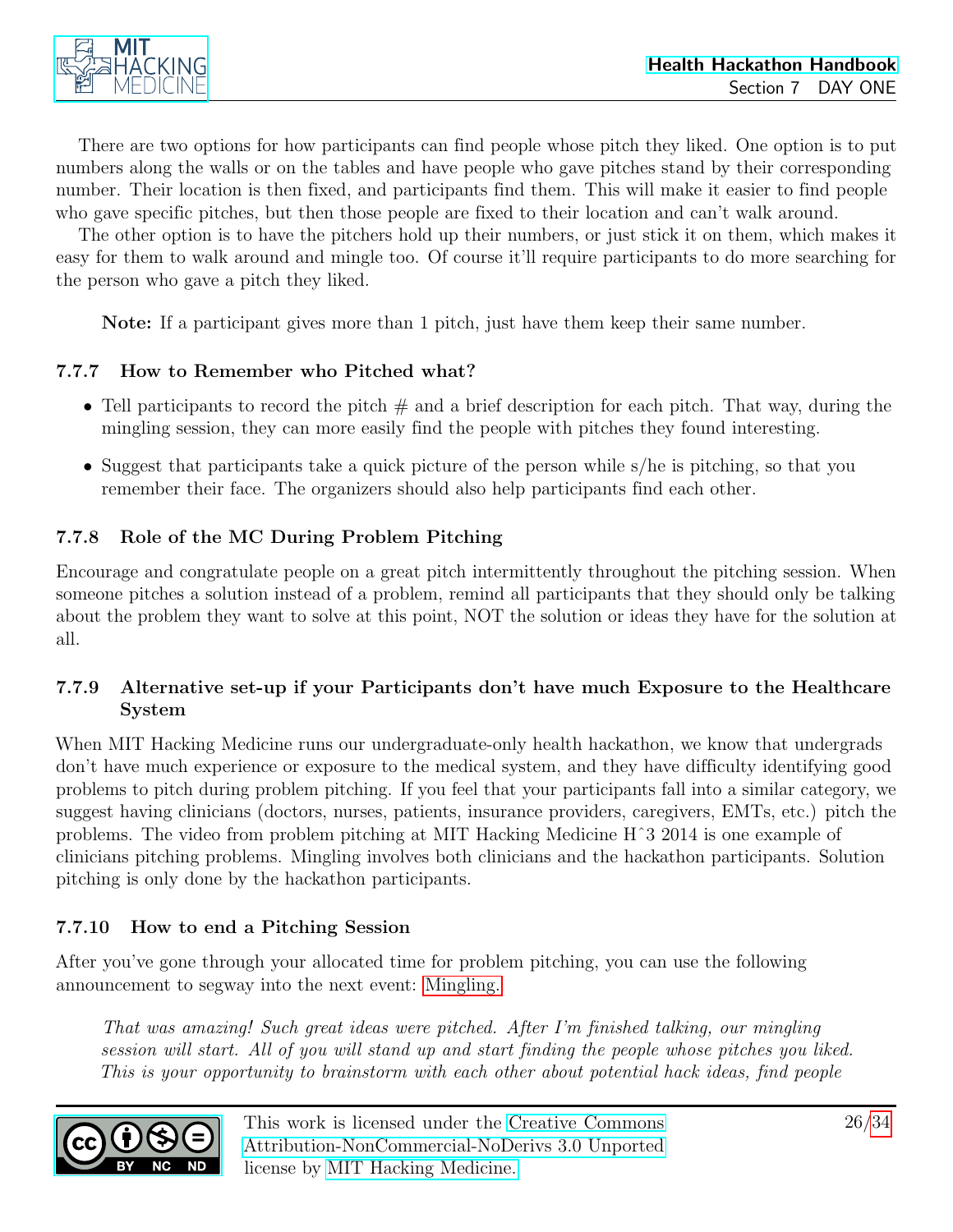

with similar interests, start forming your team with diverse skillsets. If you forgot to take notes on a particular pitch, we have the pitch registration form here, so feel free to come up to us to browse the spreadsheet or look it up yourself at this URL. Alright, you have 30 minutes to meet people and start forming your team. Let's get started!

### <span id="page-26-0"></span>7.8 Mingling

After the problem pitching session, it's time for all participants to mingle with each other and start forming teams.

#### <span id="page-26-1"></span>7.8.1 How long is the Mingling Session?

The amount of time you should allot to the mingling session depends on the number of participants you have. 30 minutes is the minimum. 45 minutes starts feeling long.

#### <span id="page-26-2"></span>7.8.2 What you can do as a Facilitator?

Go around during the mingling session and observe how people are interacting and brainstorming. If a group of people are clustered together but not really talking about challenges in healthcare, facilitate a discussion. Ask each of them What areas are you interested in in healthcare? If there are commonalities between two or more participants, say That's interesting! Why don't you all chat about your ideas on this subject over here. For other participants say, I heard someone over there with a similar interest. Why don't we go chat with them?

If you notice people on the sidelines not really interacting with anyone, go up to them and ask what they are interested in working on. If you ve met someone else with a similar interest, introduce them to each other. If not, just introduce them into a discussion circle that is happening. A critical role of the hackathon organizers is to help facilitate team formation through this process.

#### <span id="page-26-3"></span>7.8.3 List of Organizers you need

- 1 MC to give people instructions  $\&$  then bring people back together
- 1 person at the computer with the problem pitch database
- Several people interacting in the mingling session ( 1 per 20 participants. More if it's a really shy crowd).

### <span id="page-26-4"></span>7.9 Solution Pitching Session

After the mingling session, the organizer MC will instruct everyone to return from mingling and get ready to do solution-based pitches. The process works the same as problem pitching, but this time, the focus is on presenting an idea about how one might approach a problem in healthcare.

This solution ideas are ideally results of the mingling session, where people were discussing ideas and quickly brainstorming. Sometimes, people who present problems have pre-meditated solutions, though we

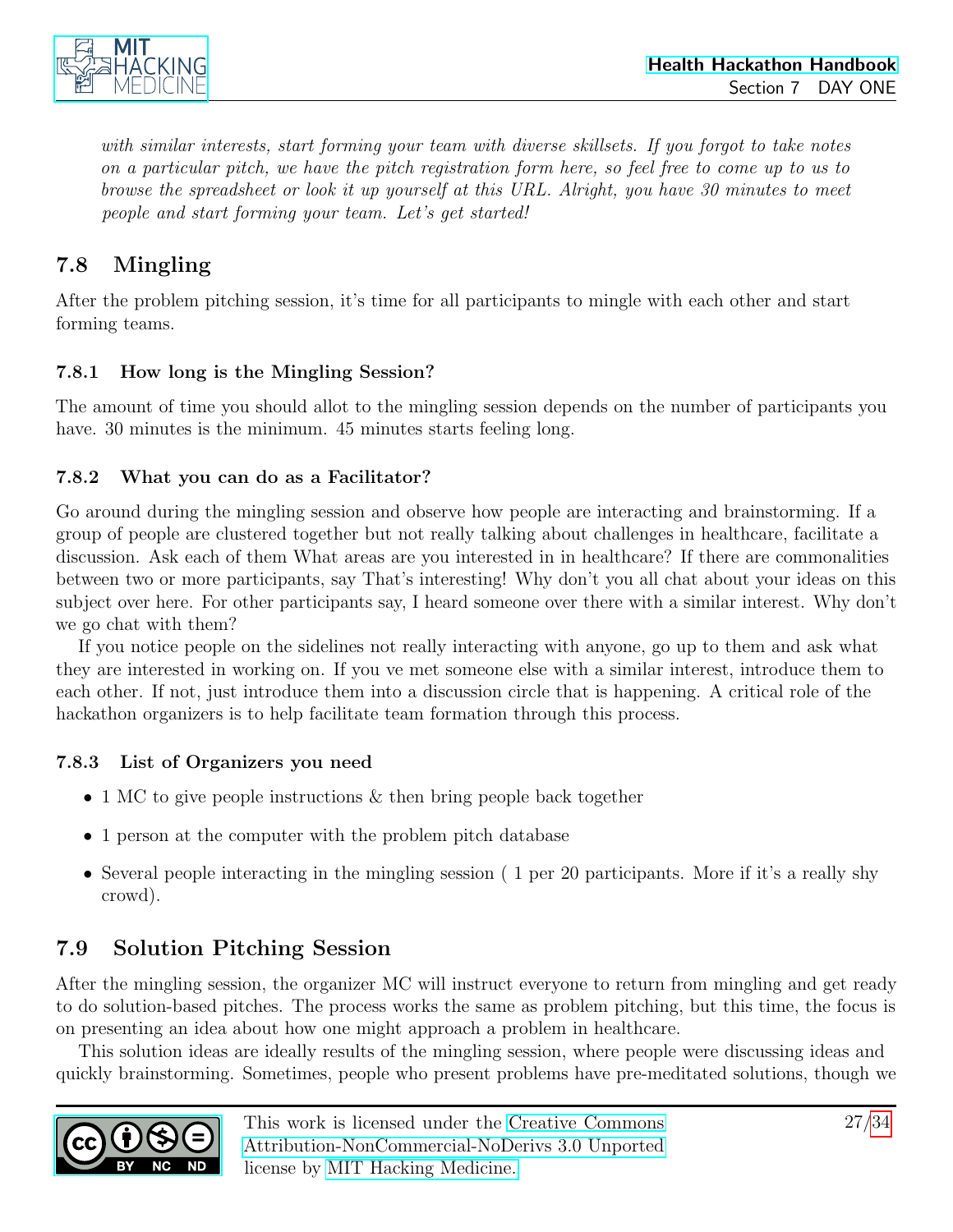

discourage people coming into the event with a full fledged idea on their own already, as it takes away from the collaborative ideation that takes place at the hackathon.

Usually, there is some attrition to the number of pitchers from problems to solutions, as people self-assimilate around similar problems and ideas. It is important to note a few things:

If someone doesn't have a solution idea, but still wants to pursue a problem, they can still pitch and should not feel discouraged

The solution does not have to be full-fledged, validated idea, but just something to start with

It is not required that the same person pitch the problem and the solution if, for instance, they have formed a sub-group based on an idea already, or someone who heard of a problem formulated an idea to solve it and wants to find teammates.

### <span id="page-27-0"></span>7.10 Final team Formation

After the solution pitching session, the MC should give a high-energy invitation to form teams and begin hacking. Before letting everyone go, remind them of key upcoming schedule requirements like deadline to submit team registration and practice pitching the next day; how they can access resources like mentors and prototyping materials; and housekeeping things like when food will be served, where bathrooms are, and where they can take their group to hack (i.e. if your location has breakout rooms, etc.)

Everyone will disperse for a final mingling session before finding a corner and beginning hacking. Here, again, facilitators are key. If individuals look like they are struggling to find a team, engage them, find out what their skillset is, and try to connect them to teams that may be complementary.

### <span id="page-27-1"></span>7.11 Team Registration

Sometime in the afternoon, a form should become available online for teams to register who is on their team, the problem they are tackling, and the solution they have chosen to approach. This may evolve over the weekend as teams pivot, but it is critical for hackathon organizers to set a deadline for all teams to complete it by sometime in the afternoon. This aids in:

- Knowing how to allot practice pitching sessions for Sunday
- Gaining an understanding of what people are hacking, and what kind of resources they will need in the upcoming weekend
- Better headcounts for food orders

### <span id="page-27-2"></span>7.12 Hack!

While teams are hacking, the most important functions for organizers/facilitators are to make sure teams have all the resources they need to be successful.

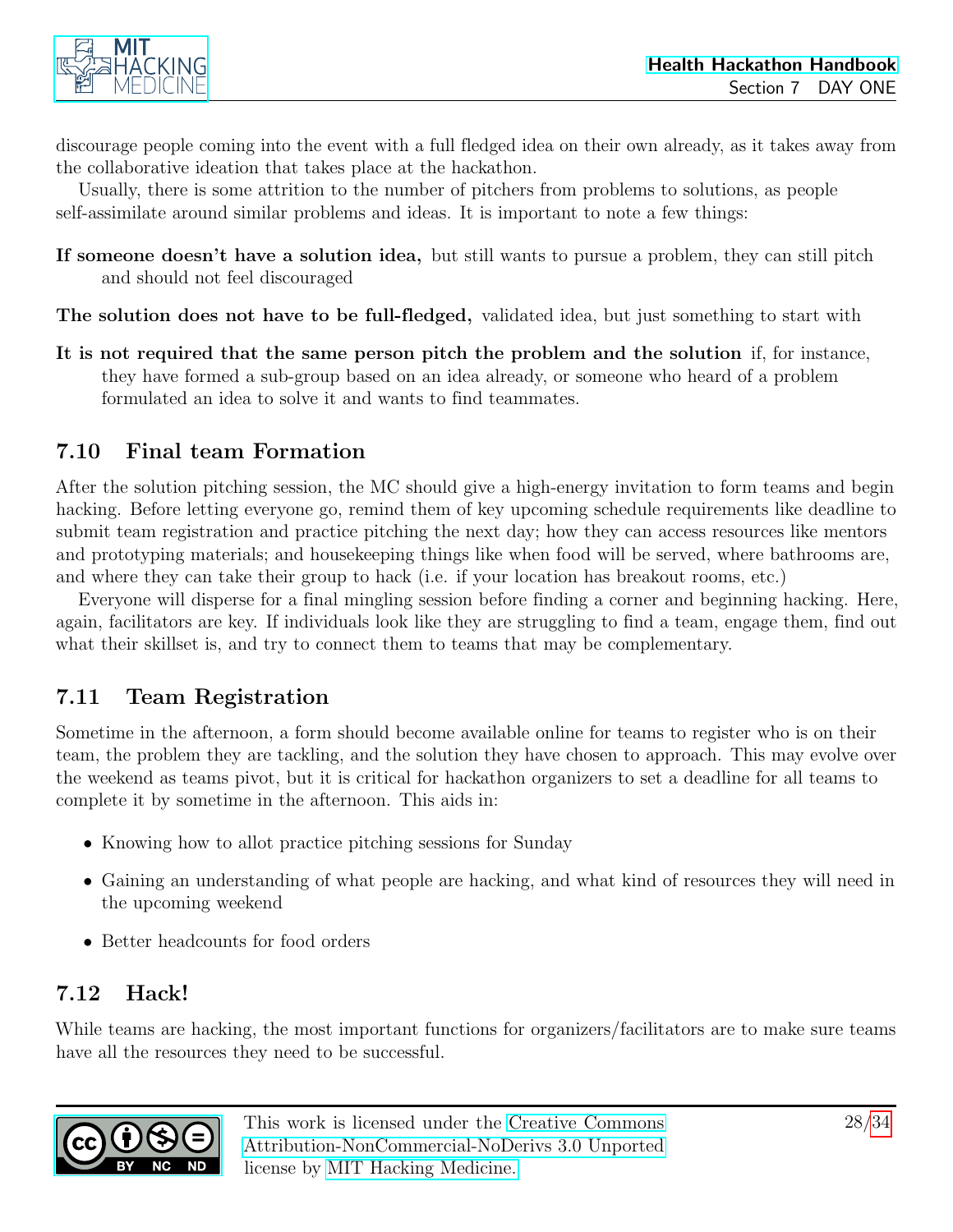

Many hackathons we ve organized have had prototyping materials for teams to check out and use for their projects. Depending on the hackathon theme and budget available, this list can vary, but generally we like to provide a gamut of electronic and mechanical rapid prototyping materials.

Keep tabs on where teams are and what they are doing, but be careful not to over-hover or take away too much of the teams time from hacking. The bulk of the hackathon, during which teams are hacking, is relatively hands-off.

### <span id="page-28-0"></span>7.13 Food & Coffee

Coffee is an extremely important hackathon fuel and energy-booster as hackers work late into the night. Depending on your budget, try to at least make it available at the start of each day. If you can, planning on more coffee delivery later in the afternoon of Day 1 can be helpful for teams as well.

At our hackathons, we budget to provide certain meals for participants: typically, breakfast, lunch, and dinner on Day 1; and breakfast and lunch on Day 2. Providing the meals for participants allows them to keep focus on their projects without worrying when and where they will get food; and helps keep spirits high. What you buy can vary depending on your budget, but we typically do Dunkin Donuts (with possibly assorted fruit) for breakfast, pizza for lunch, and something like Thai or Indian for dinner. If you're tight on budget, you could choose something cheaper for dinner as well.

### <span id="page-28-1"></span>7.14 Mentorship

Mentors are an extremely critical resource, and it is the job of the facilitators to make sure they are optimized. Mentors are experts in multiple fields that can help a team gain more insight on the problem or solution they are hacking; provide a skillset the team does not have, such as coding; shed light on aspects of the project the team may not have thought of; help them pivot; and help them think through their hacking process. A good mentor is engaging, helpful, and does not tear down teams ideas in a destructive way but rather directs conversations in a constructive way, building upon what has already been done.

Coordination is involved in a few stages: greeting mentors, making sure they know what's going on, connecting them to teams, following up to check on how good the mentor  $+$  team fit is, and adjusting if necessary.

To greet mentors, there should be someone at the registration table registering which mentors arrive. This allows facilitators to keep track of who is in the room. They should also greet them, give them a quick summary of what's going on, and invite them to either chat with other mentors in a pre-designated mentor area, grab some coffee or food, or jump right in to helping teams.

If facilitators are familiar with the mentor and their skillset; and have a pretty good idea of which teams are doing what, they can directly matchmake mentors to teams. If not, you can invite the mentors to float and chat with teams as they overhear something that sparks their interest. This, however, can lead to over-mentoring: many mentors interrupting teams to ask what they're up to, and then leaving. If team registration has already happened, it's helpful to provide mentors with the results so they can scope out teams that may be a good fit and then ask you where those teams are.

If a mentor isn't directly helping a team, it's helpful to have them seated at a pre-designated mentoring area with other mentors in case a team has a question; the teams will know where to go to have it answered.

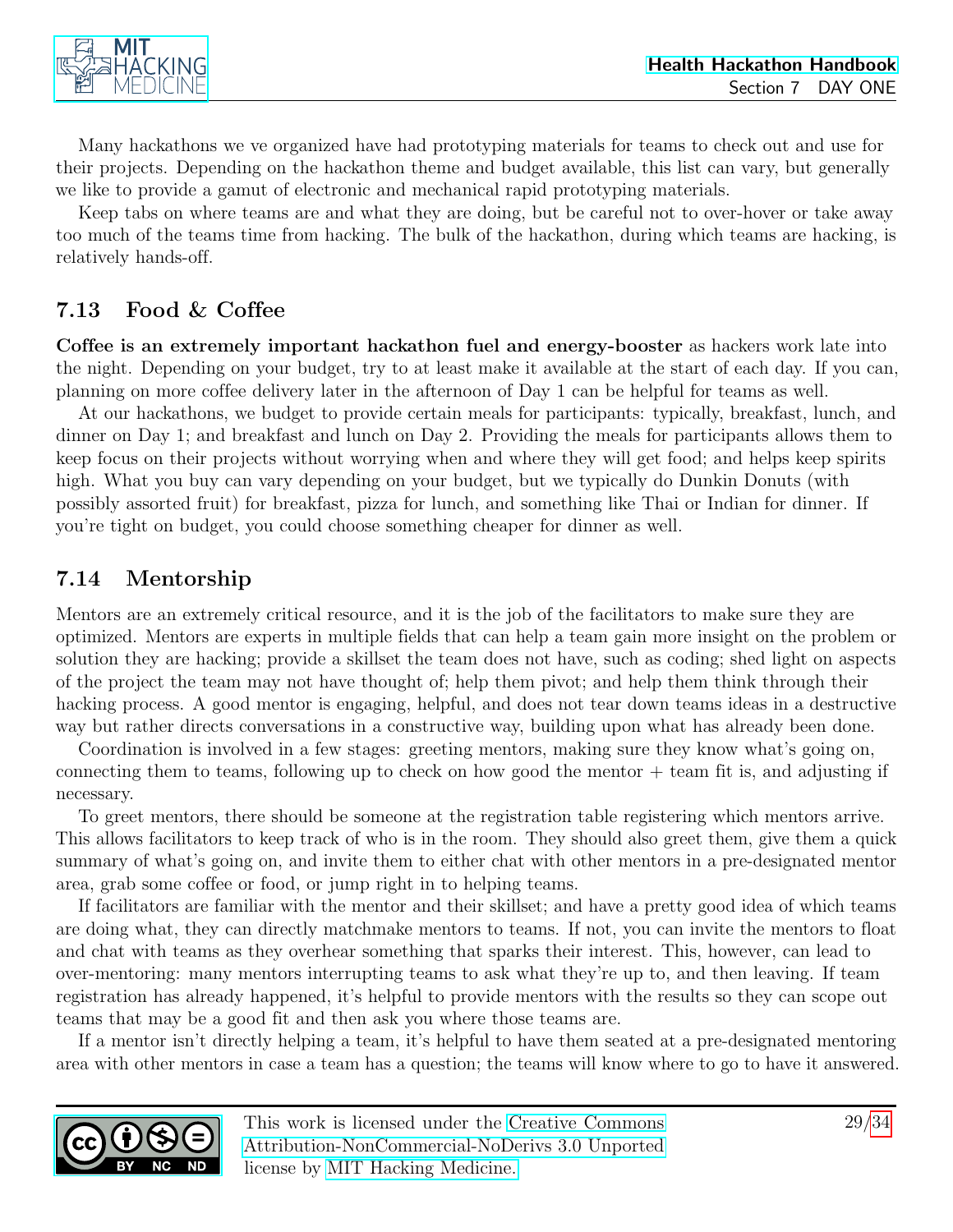

How many mentors should you look for? Typically, mentors come and go in blocks of time that they have previously indicated to you. In general, it's a good idea to schedule enough mentors so that there is a 1 mentor : 8 projected participants ratio. It's also important to try to schedule mentors blocks such that a diversity of expertise is available at any one time. Some mentors may only be available for 3 hours of time, but may offer to become available via phone for the rest of the weekend. This is a good resource list to keep track of as well, in case that mentor has a specific expertise that would be helpful to a team later on.

### <span id="page-29-0"></span>7.15 End Of Day One

Congratulations! By this point, the hackathon is on its way and teams have already begun to create kickass projects that have the potential to revolutionize healthcare. It's important that by the end of day 1 (preferably by early evening), every team has begun building and is not still just talking. Encourage teams that are still trying to decide on details to choose something and run with it, then pivot if needed.

It is also important to emphasize to teams to think out of the box for developing an MVP (Minimum Viable Product). The MVP prototype does not need to be made with the fanciest high tech prototyping materials, but it's more important to just get things done. – Don't use CAD when you can just sketch.

For example, one of the most successful MIT Hacking Medicine hackathon alum teams, Pillpack, had a paper prototype at the end of the hack they participated in as their MVP. They have raised over \$12 million and are shipping to customers in over 40 US states.

Keep hackers in your venue for as late as you can, but many of our hackathon venues have been limited to only being able to host until 8 or 9 pm. We encourage teams to continue hacking in other places (classrooms, dorms, apartments, etc) throughout the night. It would be beneficial if you can book such a smaller location for participants to transition to at the end of the evening.

## <span id="page-29-1"></span>8 Day Two

### <span id="page-29-2"></span>8.1 What's Different About Day Two?

On Day 2, all teams have (hopefully) zeroed in on exactly what problem and solution they are hacking. Many have been sleep-deprived working throughout the night.

For the first half of Day 2, facilitators have two roles:

- Keeping teams on track to finishing their projects, lifting energy however you can, and coordinating pitch practice sessions.
- Preparing for the second half of day 2 and the final wrap-up of the hackathon: final presentations, judging, and awards!

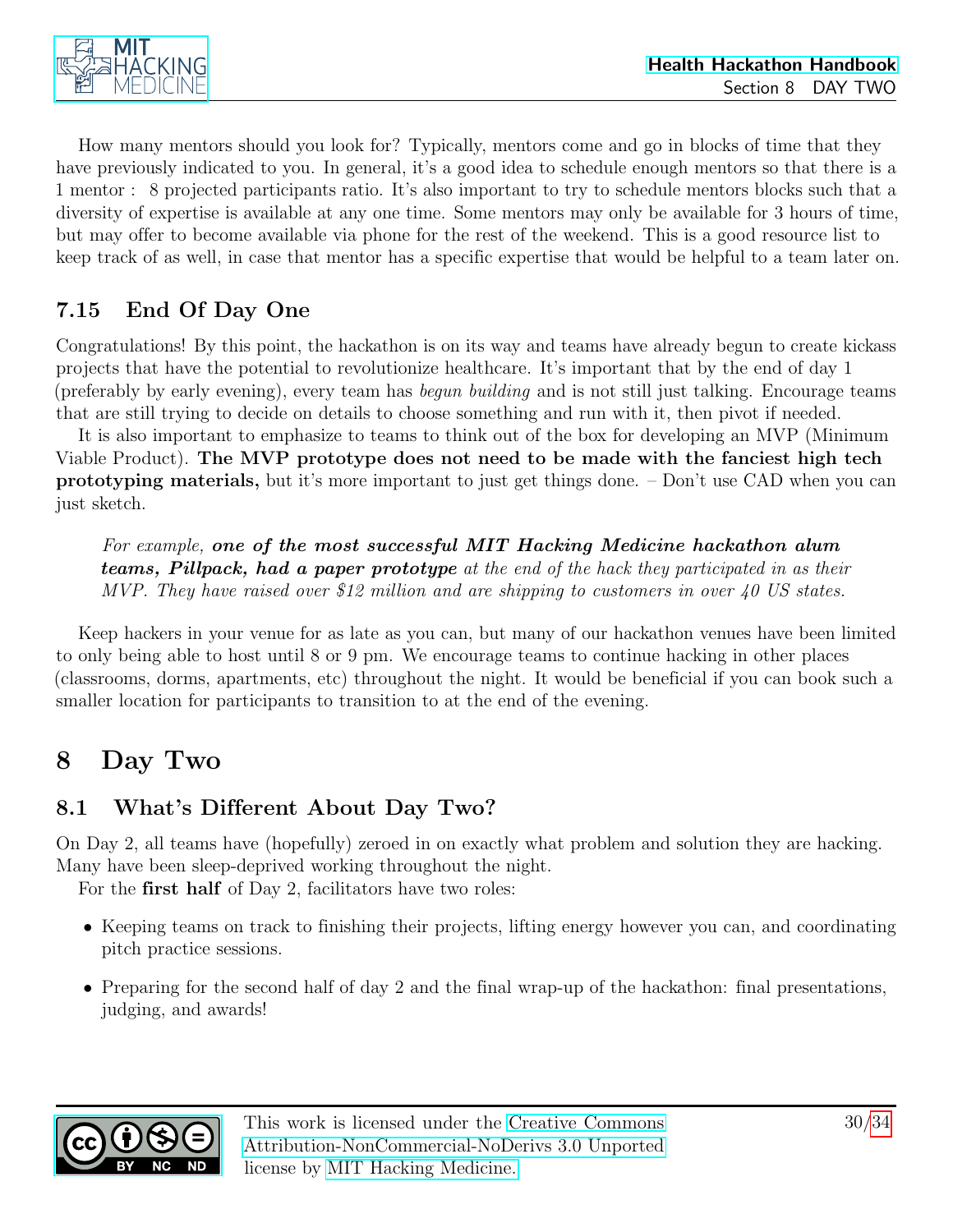

### <span id="page-30-0"></span>8.2 Food & Coffee

Same as Day 1, it's important to keep the hackers energized with breakfast and coffee available at the beginning of Day 2! On Day 2 everyone is especially tired, so try to keep the coffee flowing if you have the budget.

### <span id="page-30-1"></span>8.3 Mentorship

In contrast to Day 1, it's not as helpful to provide teams with mentors that can help them pivot; it's helpful to provide mentorship that can aid in refining what they already have as it comes down to the wire. Some teams may not want to be bothered at all as they focus on finishing their project. Because MIT Hacking Medicine emphasizes not only a great, new technology, but also stresses teams to think about who will pay/ what their business model will be, we try to focus most of our business-expert mentors to be at the hackathon on Sunday morning to help ensure teams think this part through before judging.

### <span id="page-30-2"></span>8.4 Pitch Practice Sessions

Using the team registration form that was required for submission by all teams on Day 1, hackathon organizers should create a schedule/order for teams to participate in practice pitching. Once this is made, organizers need to let teams know the schedule: one can publish it on the hackathon webpage, email it out, or make a hard copy located in a central location of the hackathon space, for team reference.

Throughout the morning of Day 2, mentors in a separate room evaluate all teams during pitch practice sessions. All teams are assigned a slot and it is a mandatory requirement, as we ve found that teams who do practice their pitch have monumentally better performances during final presentations. Reference the practice pitching schedule that organizers have made for this session.

Typically we invite mentors that have been to many hackathons before to be in the pitch practice room, as their feedback is more nuanced and they know what to look for. You can also have a system where you rotate out mentors to be in the pitch practice room, as it can be a 2-3 hour long process depending on how big the hackathon is. In contrast to final presentations, which are capped at 5 minutes (3 min pitch, 2 min Q&A), pitch practice sessions are allotted more time: 7 minutes for each slot. Do not cut teams off from their presentation at exactly 3 minutes, but at the end, a timekeeper should let each team know how much time their presentation took so they know if they need to adjust. The rest of the time is allotted for mentors to provide feedback. It's important that mentors focus their feedback on the quality of the presentation during this stage. A great new idea is nothing if it can't be communicated properly to the audience!

Typically, at least 2 facilitators are required throughout the duration of the pitch practice sessions to help it run smoothly: 1 inside the pitch practice room as a time keeper, and 1 outside keeping upcoming teams on deck to practice their presentations.

### <span id="page-30-3"></span>8.5 "How To Judge" Session

Ask your selected judges to arrive at least half an hour before final presentations begin, so you can have a meeting with all of them. This gives them an opportunity to meet some of the organizer/facilitator team

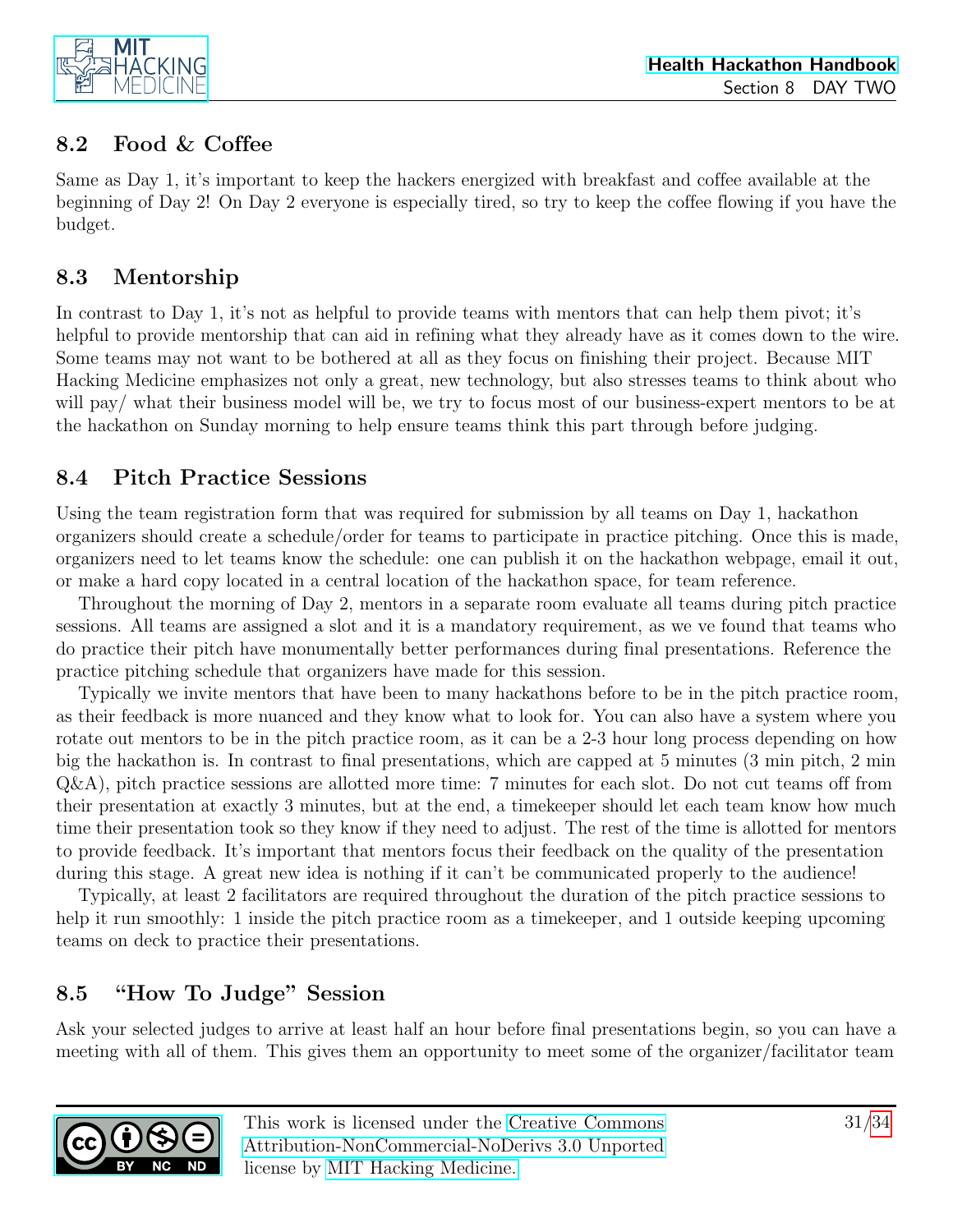and each other if they haven't already. Although it doesn't need to be a long meeting, it's necessary to go over the judging rubric and process so that everyone is on the same page.

Give the judges an overview of what has happened that weekend (in case they are unfamiliar with medtech hackathons) and what the structure of final presentations will be. Then go over each judging criteria and ask for questions. Finally, go over the purpose of the 2-minute Q&A: if you feel there are still blanks in the scorecard that you need more information to evaluate for because the teams did not hit on all the criteria, this is your chance to ask it.

Go over the prizes available to teams, and let the judges know that after the final presentations they will be guided to a separate room to make decisions on who won.

### <span id="page-31-0"></span>8.6 Final Presentation

The final presentations are an exciting time–the culmination of an amazing weekend's worth of work from the participants, and months worth of work from the facilitators!

Final presentations are typically 3 minutes with 2 minutes  $Q\&A$  per team (5 min total).

Depending on the number of teams, you can alter this to be a bit longer if you wish. In general, we encourage teams to hit on three main aspects in their presentation:

- the problem they are addressing/why its important
- the new solution/technology
- the business model that accompanies it.

It is crucial for teams to acknowledge what they accomplished over the weekend of the hackathon. In some instances, teams come in with pre-existing projects, and so its most fair for the judges to know from where they started.

In addition, teams can certainly create powerpoint presentations, but it is not required. Teams can get creative with how to present their hack!

Set a deadline for twenty minutes before final presentations begin for all teams to have submitted their team names again and presentations online (if applicable). One facilitator should go up to all the teams and check in person that they have done this before herding all teams into the final presentation room! Using these submissions, create a schedule for order of team presentations.

In general, MIT Hacking Medicine has found that it is easiest to have each team bring up their own laptop and connect it to the  $A/V$  system/projector for their presentation, rather than opening all sent presentation files on an organizer laptop. This ensures that any code, video, animation, or software controlling microprocessors/microcontrollers, etc. (you name it!) that teams have prepared will still function during the presentation.

#### Tip: Make sure that you have a Mac dongle for the weekend so people with Macs can connect!

When one team shifts to the Q&A part of their presentation, the on-deck team should shift to set up the A/V for their presentation.

Key points for the final presentation:

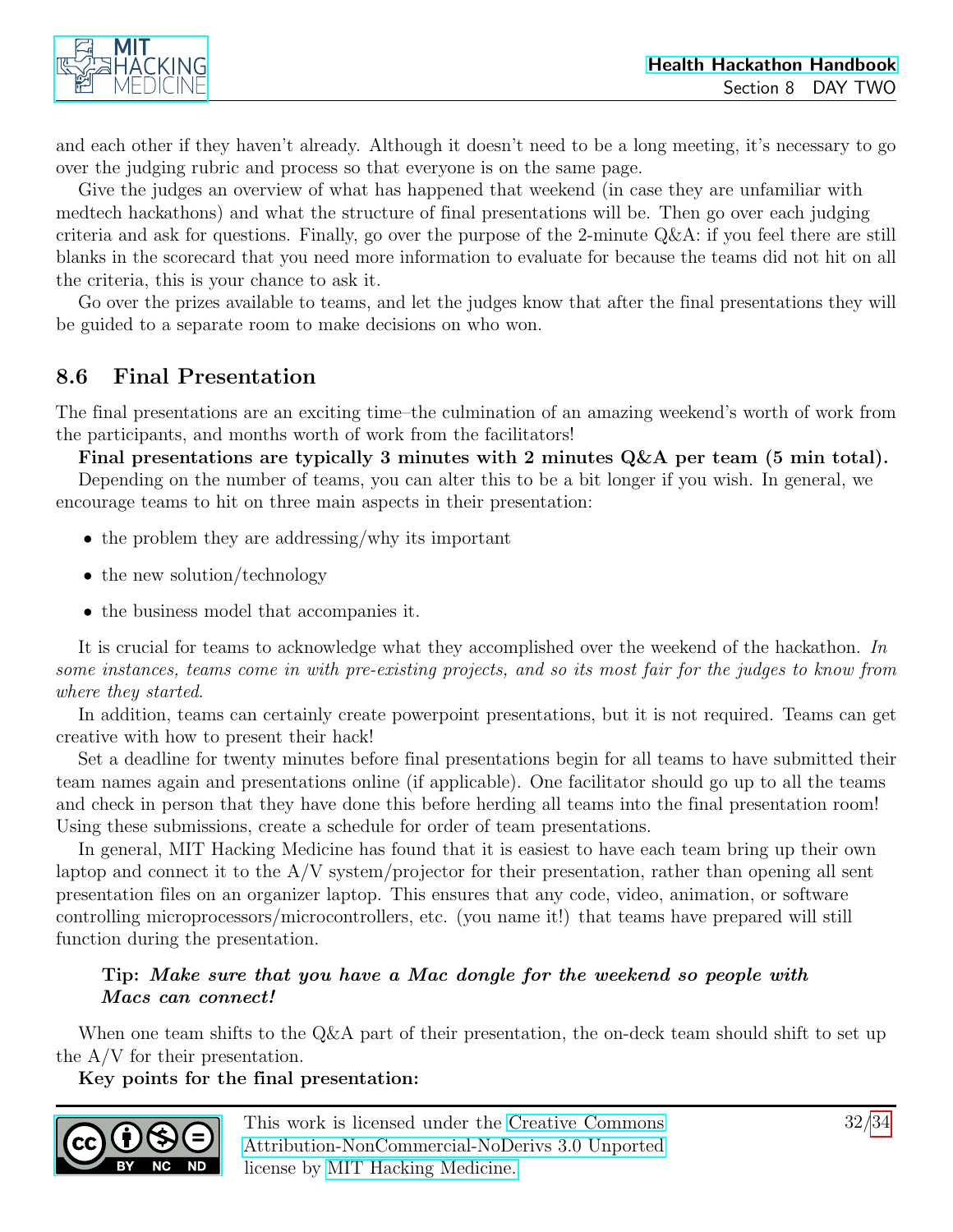

- After everyone is collected, MC hypes up energy by summing up the great weekend
- Facilitators required: 1 timekeeper,  $1-2 \text{ MC(s)}$
- Clapping off still occurs for teams that go over allotted time to ensure that everything stays on schedule!
- Make sure to have a schedule with the order of team presentations made prior to Judging Session (can be done in early afternoon).

### <span id="page-32-0"></span>8.7 Judging Room

1-2 facilitators/organizers should join the judges in the judging room to help direct discussion. One facilitator/organizer will be assigned to make an Excel sheet summing everyone's points. If you can during the final presentations, have a facilitator collect judging sheets as the final presentations progress and sum the points so that most feedback will be ready to present by the time the judges sit down to discuss.

We haven't yet perfected a strategy to run the judging room, but we ve done it in a few ways. Choose whatever method you think is best, but make sure it is clear to the judges what the process will be before you begin.

If there are <10 teams at a hackathon, you can list all 10 teams on the board, then ask each judge to go through their scoresheets and announce which 3 teams they gave the highest scores to; and which 3 teams they gave the lowest score to. Tally these numbers so it is a visual scale. Invite them to begin discussion.

In cases where there there are  $>10$  teams, we list the 3-7 teams (depending on how big the hackathon and how many prizes there are) on the board that had the highest total summed points, and then invite the judges to discuss these teams and choose amongst them.

Judging can be a fairly organic process (everyone agrees immediately) or it can be more difficult; in those cases the facilitator/organizer can help lead conversation by getting a feel of the room and saying things like, Nobody has mentioned selecting this team for one of the prizes. Is everyone ok if we rule this particular team out entirely? thus narrowing the options to choose from. Or, It sounds like everyone prefers this team over this one. Is that correct? It's important to use strategies to help keep them on track in decision-making, but also to leave the decision ultimately to them.

### <span id="page-32-1"></span>8.8 What To Do While Judges Are Deliberating

While everyone is awaiting the results of the judges deliberation, this is a great time to bring participants together for other productive purposes.

If you ve planned for dinner, you can serve it during this time. In the past, we have had MCs go around to collect feedback from participants on how they think the hackathon went and ways it could be improved in the future. We will also typically make available a link for everyone to fill out an Immediate Post-Hackathon FollowUp Survey to collect more rigorous data on participants perceptions of the event.

This is also a great time for MCs to emphasize to teams to turn to their fellow team members and set a time to meet to follow-up on their project, right then. If teams wait to schedule a time, we ve found many times the meeting doesn't always happen. Emphasize to the teams that if they think their project may have promise, it's critical to keep momentum and meet again soon!